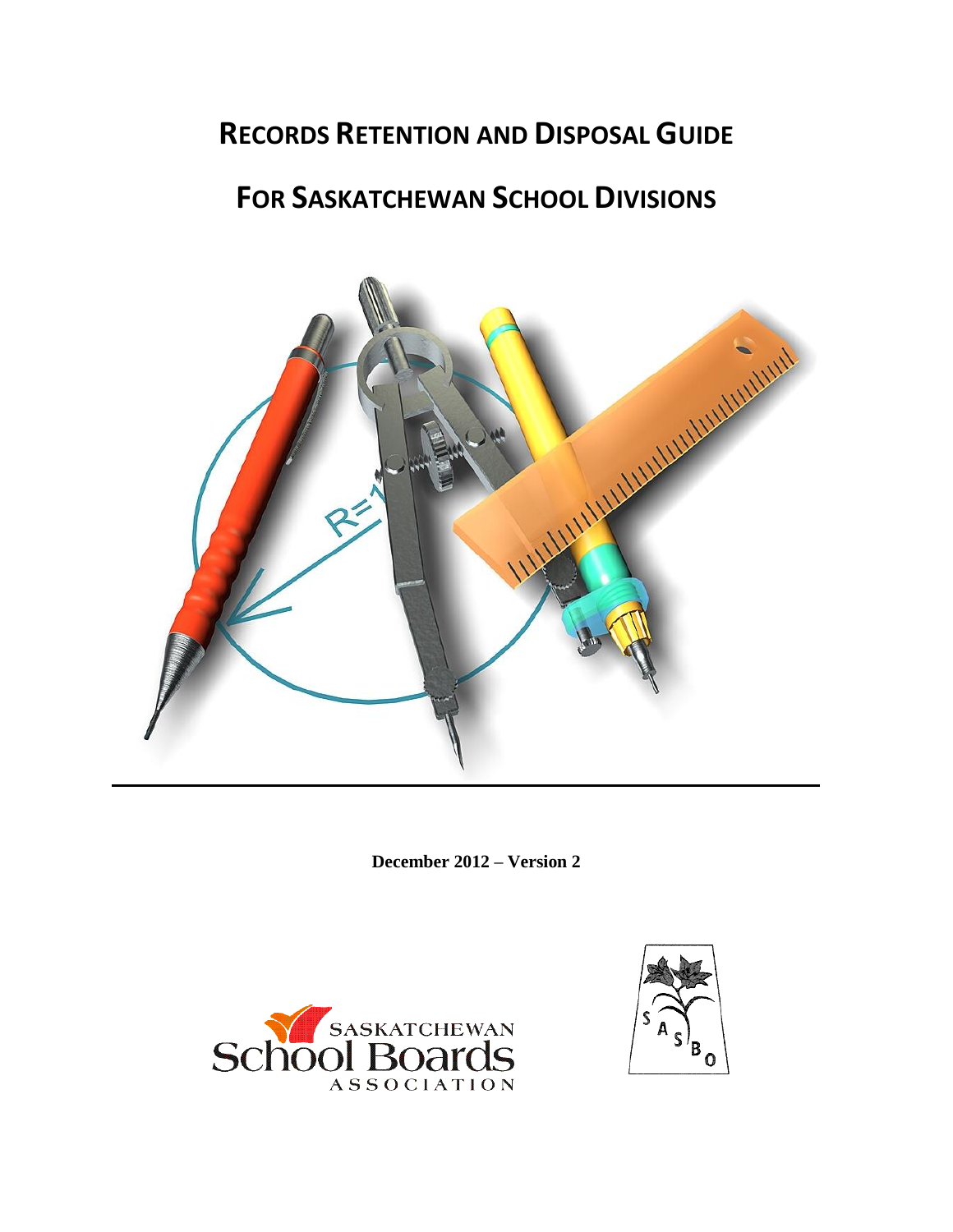# **TABLE OF CONTENTS**

### **I. INTRODUCTION**

#### **II. LEGISLATION**

- *The Education Act, 1995*
- *The Local Government Elections Act*
- *The Local Authority Freedom of Information and Protection of Privacy Act*
- *Youth Criminal Justice Act*
- *The Archives Act, 2004*

# **III. RECORDS MANAGEMENT**

- Managing Records General Principles
- Managing Records Specific Matters
	- I. Personal Information
	- 2. Personnel Files
	- 3. Youth Justice Files
	- 4. Transitory Records
	- 5. Permanent Records
	- 6. Election Records
	- 7. Records of Disestablished School Divisions
	- 8. Correspondence
- Storage of Records
- Disposal of Records

#### **IV. RECORDS RETENTION AND DISPOSAL SCHEDULE**

#### **V. SCHOOL GENERATED RECORDS**

#### **VI. INDEX**

It is recommended that this guide and schedule be reviewed by **2017.**

Disclaimer: This Guide is not a substitute for legal advice. Each school division is responsible for determining its own legal rights and obligations with respect to its records. The Province of Saskatchewan, the Saskatchewan Association of School Business Officials, the Saskatchewan School Boards Association and Saskatchewan Archives take no responsibility for any damages that a school division may incur to its detriment by relying on any provision in this Guide.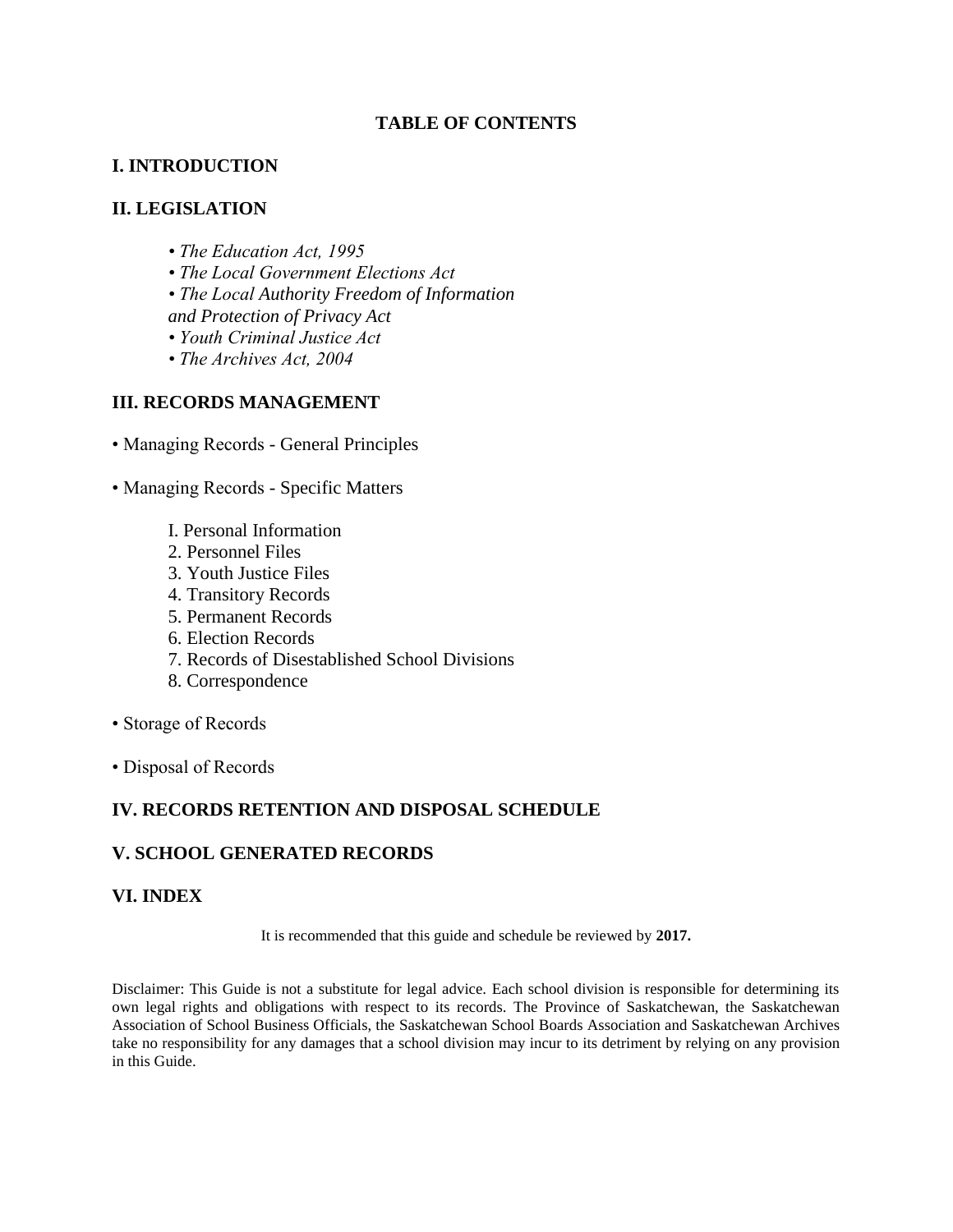# **I. INTRODUCTION**

In today's information-driven environment, an efficient records management program is essential for all school divisions. Recorded information provides the basis for school division activities, from employee information to student information to policies and procedures. Records are the "institutional memory". Records are necessary for decision making, for policy development, for legislative compliance, for meeting fiscal and legal requirements, for program implementation and for almost every aspect of day-to-day administrative work. It is a school division's responsibility to ensure that consistent and reliable records management practices are followed.

Records retained by school divisions could have a bearing on the history of Saskatchewan. From a genealogical standpoint, the most valuable records kept by schools are the attendance registers of pupils. Education has contributed a great deal historically to the province and it is important that this history be preserved into the future. The Saskatchewan Archives Board is a public service institution dedicated to encouraging and assisting in the exploration of our province's history and Saskatchewan Archives should be given the opportunity to determine a record's historical value prior to its disposal.

This guide has been developed jointly by the Saskatchewan School Boards Association (SSBA) and the Saskatchewan Association of School Business Officials (SASBO) to assist school divisions in decisions on retention and disposal of records. It pertains to records in all formats created, received and stored by school divisions. The retention periods contained in this schedule are based on the administrative, legal and fiscal/financial requirement of each record or good practice. These periods reflect the length of time each record should be kept.

There are legislative provisions that specifically state how some types of records must be handled. For other types of records, legal issues may influence the recommendations.

Legal requirements and good practices have been differentiated and/or blended where appropriate in this guide.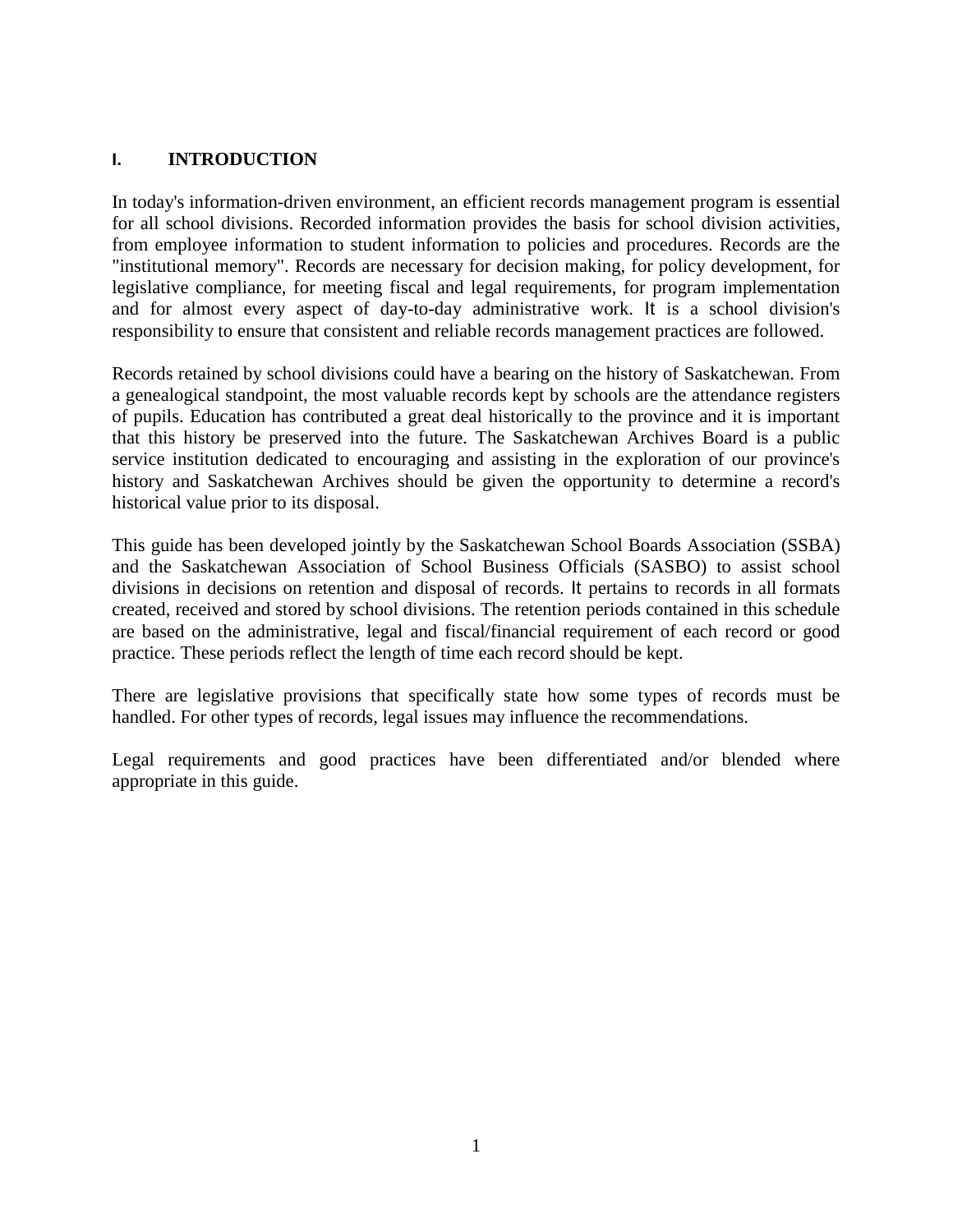#### **II. LEGISLATION**

There are several pieces of legislation that work together and school divisions should consider the records management. retention and disposal requirements contained therein with respect to the treatment of records. This legislation includes, but is not limited to, the following:

*The Education Act,* **1995:** The Minister of Education (the Minister) has authority under section 369 of *The Education Act, 1995* to approve of the disposal of all public documents that a board of education of a school division (a board) has by resolution authorized for disposal. Section 369 authorizes boards to deposit any of their public documents with the Saskatchewan Archives Board (the SAB). The SAB has shown interest in retaining certain board documents.

The Minister takes the position that public documents are those that are created in the administration of the public affairs of a school division and conseil scolaire. The Minister has ordered that boards not dispose of public documents before the end of the retention periods listed in the attached, Records Retention and Disposal Schedule. A board may request the Minister not to require the board to follow the aforesaid disposal rules either generally or in individual circumstances. The Minister reserves the right to amend the retention Order or to overrule it generally or in specific circumstances in such fashion as the Minister may in her absolute discretion advise boards from time to time.

With a view to encouraging boards to adopt good public documents retention and disposal practices, the Minister recommends that boards of education:

- (l) prepare and send to the SAB by post or in electronic format detailed descriptive lists of their public documents referred to in board resolutions that authorize their disposal;
- (2) 60 days after sending lists to the SAB as referred to in (l), dispose of public documents either:
	- (a) if requested by the SAB, by sending the originals to the SAB; or
	- (b) if not requested by the SAB in any manner that is consistent with the boards' record disposal best practices, and taking into consideration any general advice from the SAB; and
- (3) comply with all laws when releasing or otherwise disposing of public documents, including the provisions of *The Local Authority Freedom of Information and Protection of Privacy Act* that may pertain to any personal or other confidential information contained in public documents.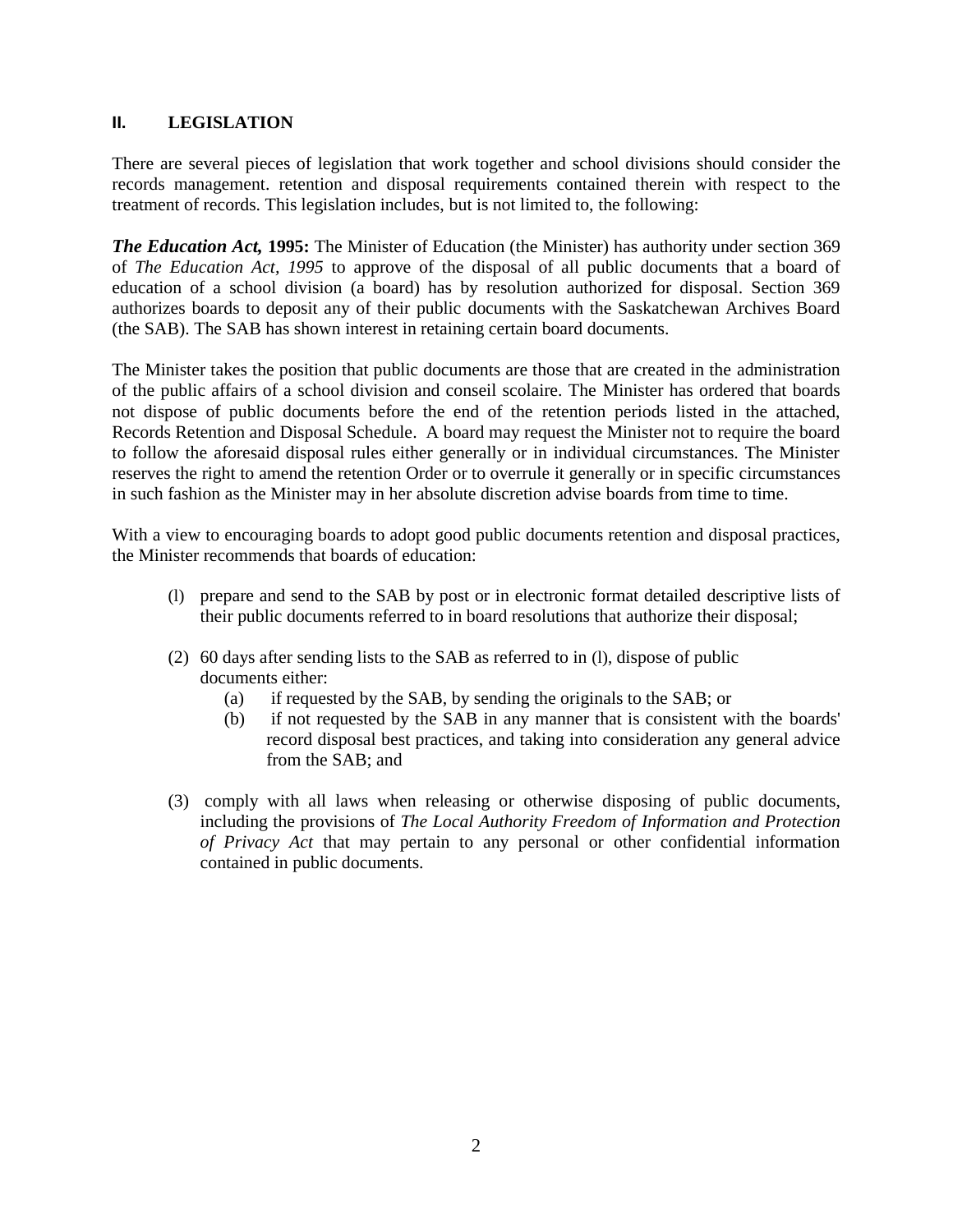*The Education Act, 1995* also requires that certain other documents be retained by the board of education:

- s.71 declarations of board members on taking office
- s. 51 ballots, poll book and related materials

*The Local Government Elections Act:* Section 112 states that a board of education is required to retain all election documents sealed or resealed in the ballot boxes for two months after election day. As soon as possible after that date the documents can be destroyed.

*The Local Authority Freedom of Information and Protection of Privacy Act:* This is legislation respecting the right of access to documents of local authorities and a right of privacy with respect to personal information held by local authorities. It applies to all records collected, complied, used and released by school divisions, including all public documents.

*Youth Criminal Justice Act:* This *Act* includes specific requirements pertaining to the collection, publication, access and destruction of information pertaining to young offenders.

*The Archives Act, 2004:* Section 26 permits a school division in Saskatchewan, with the consent of the Provincial Archivist, to deposit any of its non-current records with the Saskatchewan Archives Board for preservation.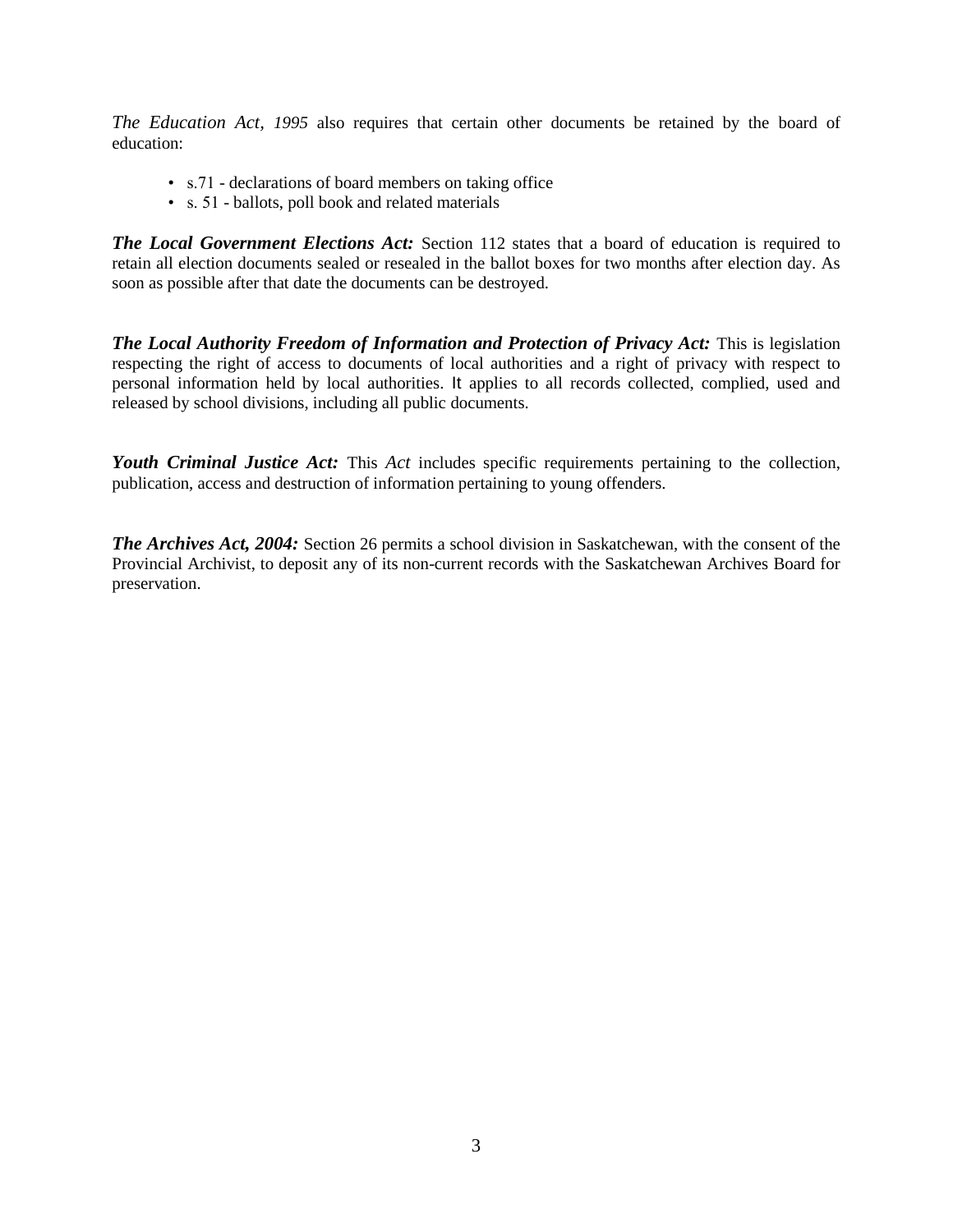#### **III. RECORDS MANAGEMENT**

For the purposes of this document a record is information in any form and includes information that is written, photographed, recorded or stored in any manner, but does not include computer programs or other mechanisms that produce records. A record includes paper, microfilm, electronic and other formats of recording and storing information. This section provides the basic procedures for managing, storing and destroying records in an effective, consistent and accountable manner. The records management, retention and disposal process contained in this guide should be followed prior the disposal of any records. This will ensure that no public records of historical value are inadvertently destroyed.

#### **Managing Records - General Principles**

Original records should be maintained and used whenever practical. Copies can be made and retained if appropriate procedures are followed. The most common choice is microfilm or electronic image. Board policy should identify when these processes can be used. In most cases it is advisable to retain the original documents in its original form. It is possible to copy originals and then destroy them; this should be done carefully in accordance with board policy or administrative procedures.

If a microfilm or electronic image is chosen, it is advisable to comply with *The Saskatchewan Evidence Act* and conduct the microfilming/imaging process according to standards developed for application of this legislation. Microfilmed source documents can be disposed of as additional copies providing complete disposal documentation is retained showing how/when source records were destroyed and witness' signatures are included.

#### **Managing Records - Specific Matters**

#### **1. Personal Information**

Personal information is information about an identifiable individual that is recorded in any form and that would reasonably be expected to be kept confidential. Personal information is to be maintained in accordance with *The Local Authority Freedom of Information and Protection of Privacy Act,*  whether or not it is contained in a public document.

Personal information should be retained only as long as necessary for the fulfillment of its stated collection purpose. A local authority has to demonstrate that proper records management practises were followed when an individual has requested access to information that has been destroyed.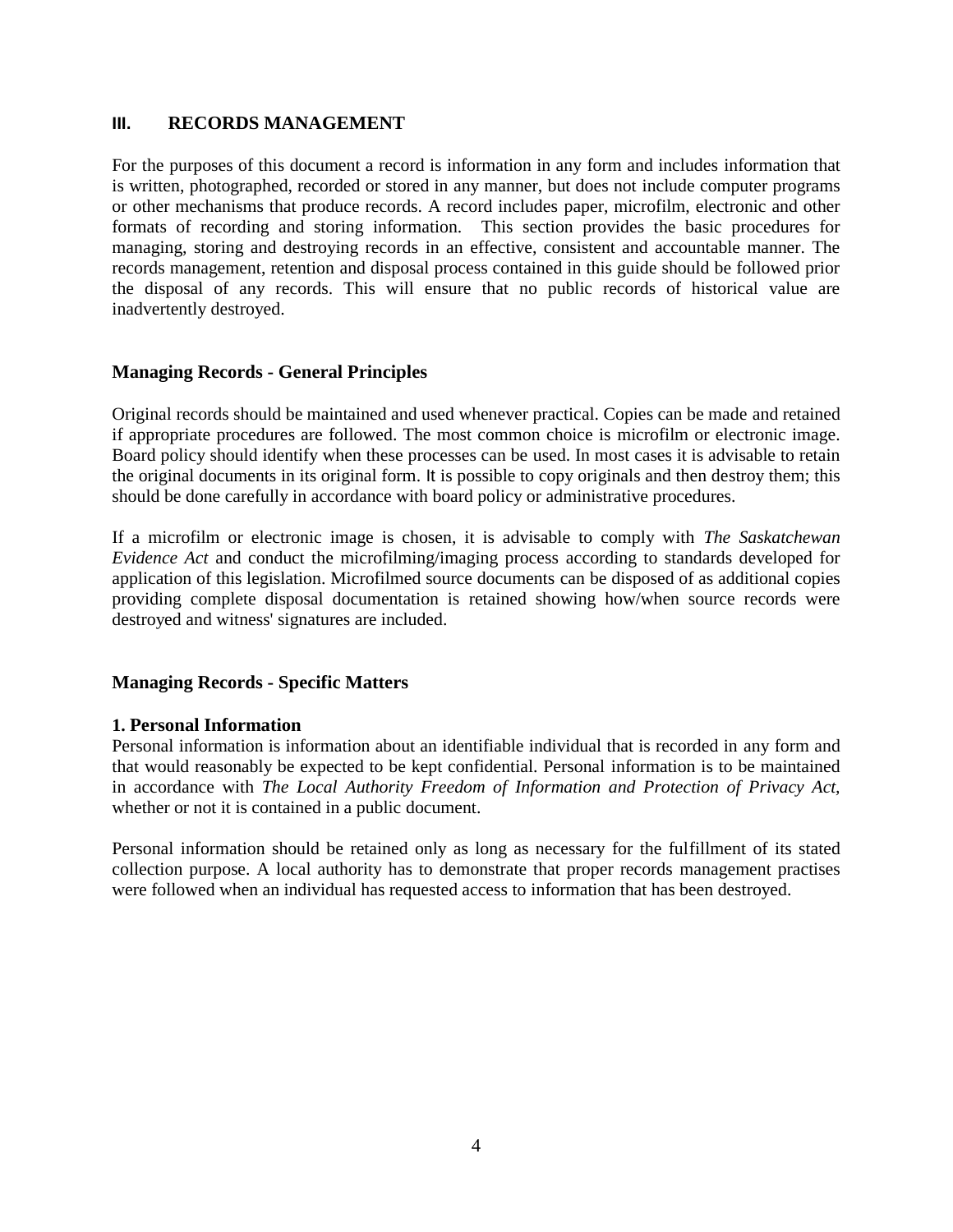#### **2. Personnel Files**

Teacher personnel files and medical records should be maintained in accordance with the terms of the Provincial Collective Bargaining Agreement between Saskatchewan Teachers, Boards of Education, the Government of Saskatchewan and *The Local Authority Freedom of Information and Protection of Privacy Act.* Non-teaching personnel files should be maintained in accordance with the terms of any collective agreements pertaining to those personnel files and with *The Local Authority Freedom of Information and Protection of Privacy Act.*

#### **3. Youth Justice Files**

Youth justice files maintained by school divisions are subject to restrictions and protection of privacy requirements established by *The Youth Criminal Justice Act, 2002* and *The Local Authority Freedom of Information and Protection of Privacy Act.* The information contained in these files should be carefully assessed to ensure, where appropriate, this information is stored separately from other records in a locked filing cabinet in a secure area, Strict and transparent policies and procedures governing access to these records should be in place. For example, an individual who has access to the records could be designated to maintain a log indicating who, when and which records are accessed.

#### **4. Transitory Records**

Transitory records are of temporary usefulness, needed only for a limited period of time to complete a routine task. Examples of these types of records are telephone messages, routing slips, open envelopes, etc. Transitory records can be destroyed after used. An email message inviting an employee for lunch could typically be considered to be a transitory record and as such would be deleted. However, if an employee is meeting with someone to discuss business and the message includes details regarding a matter to be determined, the e-mail could be considered a record and filed and retained accordingly. Some other records could also appear to meet the criteria of being transitory but because of how they are used in the course of business, they may have to be retained. Examples of such records could include an envelope with a stamp showing the date received, a telephone slip providing evidence of an individual calling on a certain date and time, a note giving instructions on how to conduct a task, a telephone message giving authorization to carry out a certain activity and others.

It is advisable that school boards develop policy or administrative procedures identifying to school division employees what a transitory record is,

#### **5. Permanent Records**

Records that are scheduled for permanent retention need to be accessible and retrievable at any time and in a format that is cost effective and legally acceptable. When working with an electronic medium, it is recommended that storage for long-term preservation be carefully considered. Permanent records should be secured in a suitable environment, protected as much as possible against accidental destruction or loss.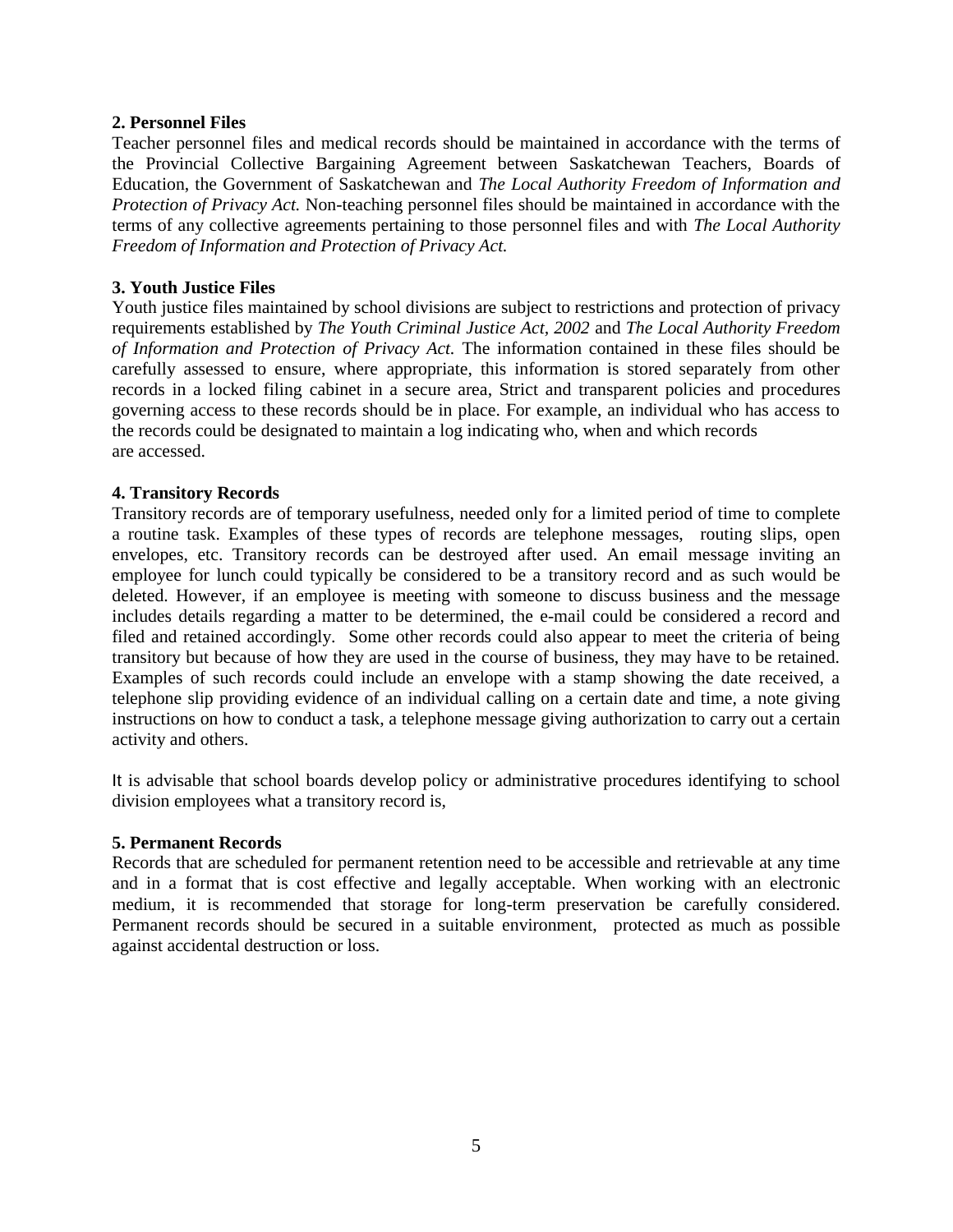#### **6. Election Records**

All election documents other than those sealed or resealed in the ballot boxes are considered public documents of the school division and are to be retained in accordance with the appropriate legislation and then destroyed with approval of the board. The records should be destroyed in the presence of two witnesses whose affidavit is filed in the records of the division. Where co-operation between/among school divisions or school division and municipalities has resulted in a single set of election records referred to in the schedule, they must be retained in whole or in part by the cooperating jurisdictions in such a manner that all of the election records are retained in accordance with the appropriate legislation.

#### **7. Records of Disestablished School Divisions**

Records of disestablished school divisions are also important documents. School records should remain with the school in the new division and the division office files should be sent to the new division if the former office is located within the new division boundaries. School divisions responsible for the records should ensure that these records are maintained properly and disposed of in accordance with the procedures described in this guide.

#### **8. Correspondence**

Correspondence can be sorted in accordance with the related categories in the schedule. For example, correspondence related to the establishment of bank accounts can be classified in the Bank Accounts category and correspondence regarding building permits in the Building Permits category.

#### **Storage of Records**

Boards of education have a responsibility to ensure that records are kept at all times in a secure, safe and suitable environment and protected against accidental destruction or loss. Safe and acceptable storage includes a secure and secluded area specifically designated for storing records, away from sources of humidity, fire, electricity and public access. If possible, records that are not retrieved regularly should be stored in acid-free boxes in a secure and closed area with limited access. The humidity and temperature levels necessary for safe storage of records will depend on the type of record medium (paper, electronic, etc.). Although it is not always possible to implement and maintain strict environmental control, general recommendations are that records are stored in a dry and cool environment.

Additional protection is necessary for records containing personal, medical or confidential/sensitive information to prevent breach of privacy or confidentiality.

#### *The Local Authority Freedom of Information and Protection of Privacy Act*

Boards of education are subject to *The Local Authority Freedom of Information and Protection of Privacy Act* (LAFOIP) when collecting, compiling, using and releasing certain confidential information, including personal information. It is not an objective of this guide to outline in detail the requirements of LAFOIP. Decisions as to what information can be or will be released should be made by the chairperson of each school division or the board's designate (the "head"). Where the provisions of LAFOIP are inconsistent with this guide, boards should follow the provisions of LAFOIP.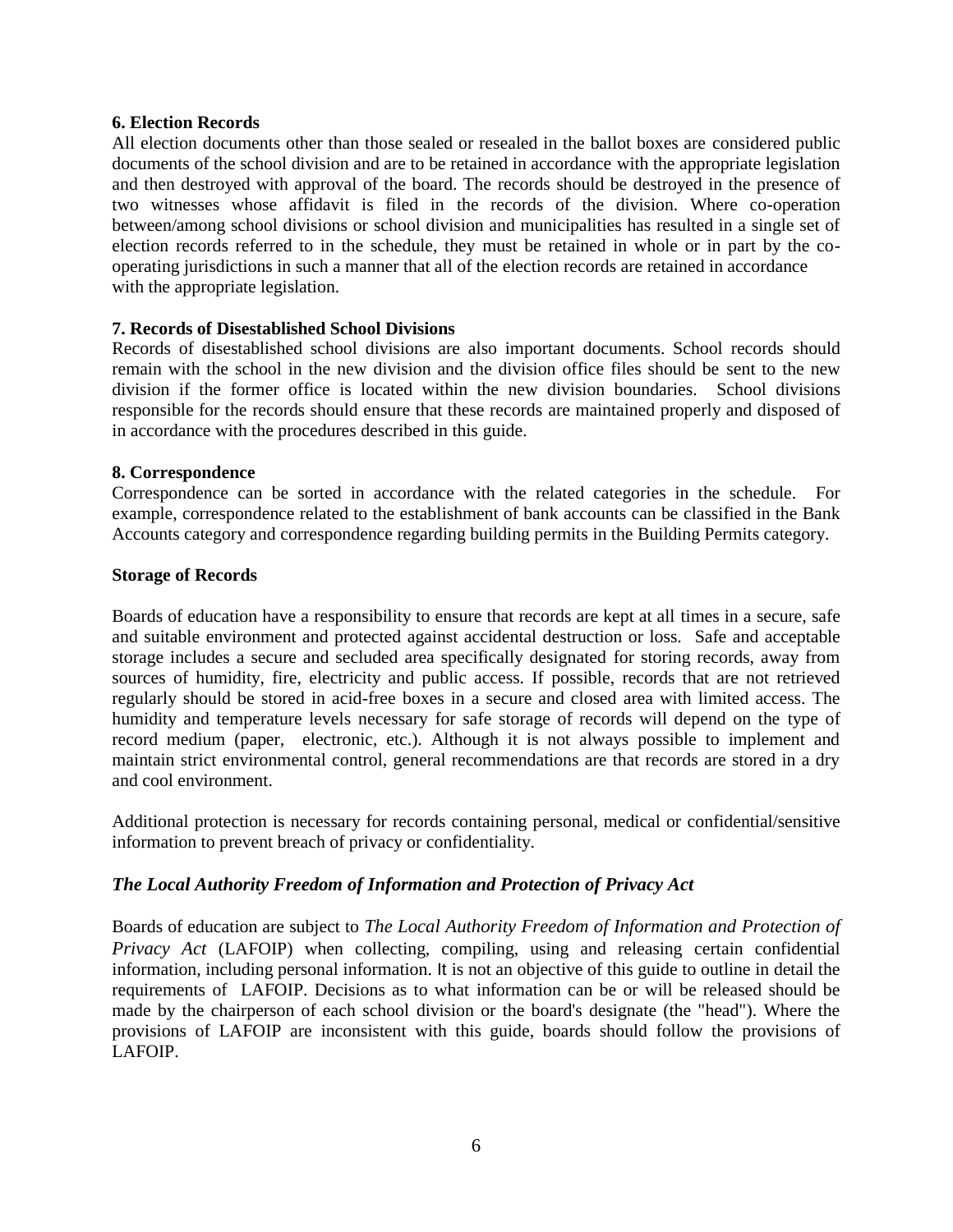LAFOIP provides that documents containing personal information should be retained only as long as they are required for the purpose for which they were created or collected. The retention schedule in this guide is a reasonable estimate of the time such records will be required. Personal information or other confidential information in any documents, public documents or not, which school divisions are not allowed to disclose under LAFOIP, should not be sent to the SAB. Such information may be destroyed after the retention period set out in the schedule without requiring further permission from the Minister. However, the Minister recommends that boards of education provide the SAB with 60 days notice before destroying these records. That would give the SAB an opportunity to convince the head that for example, the public interest in disclosure clearly outweighed any invasion of privacy that could result from the disclosure (as allowed by LAFOIP).

Records should be destroyed in the presence of a witness. A destruction notification form/letter should be completed and filed. The notification should include the list of documents being destroyed, date, location of the disposal and the signature of two authorized persons witnessing the destruction. It is recommended that all sensitive information be destroyed by confidential shredding services.

#### **IT IS RECOMMENDED THAT THE DISPOSAL PROCESS DESCRIBED BELOW FOR PUBLIC RECORDS ALSO BE CONSIDERED FOR NON-PUBLIC RECORDS. THIS WOULD ENSURE THAT NO RECORDS OF IIISTORICAL VALUE ARE INADVERTENTLY DESTROYED.**

#### **Disposal of Public Records**

The following disposal procedure must be followed prior to the disposal of any public records:

**a)** Prepare an inventory list of records to be disposed of including box identification (if files are in boxes), titles of records, dates, brief contents description, volume of records, location of records and any other information that may be helpful in identifying records. Schedule designation should be included on the inventory list, for example:

> Box 1 Invoices 1988-1992 - 1.1 Accounts Payable Budget Reports 1992 - 1.8 Budget related reports

- **b)** Compare records to the schedule to determine if they meet retention periods.
- **c)** Receive approval by the board of education to dispose of the record. Ensure the motion is recorded in the minutes of the board meeting.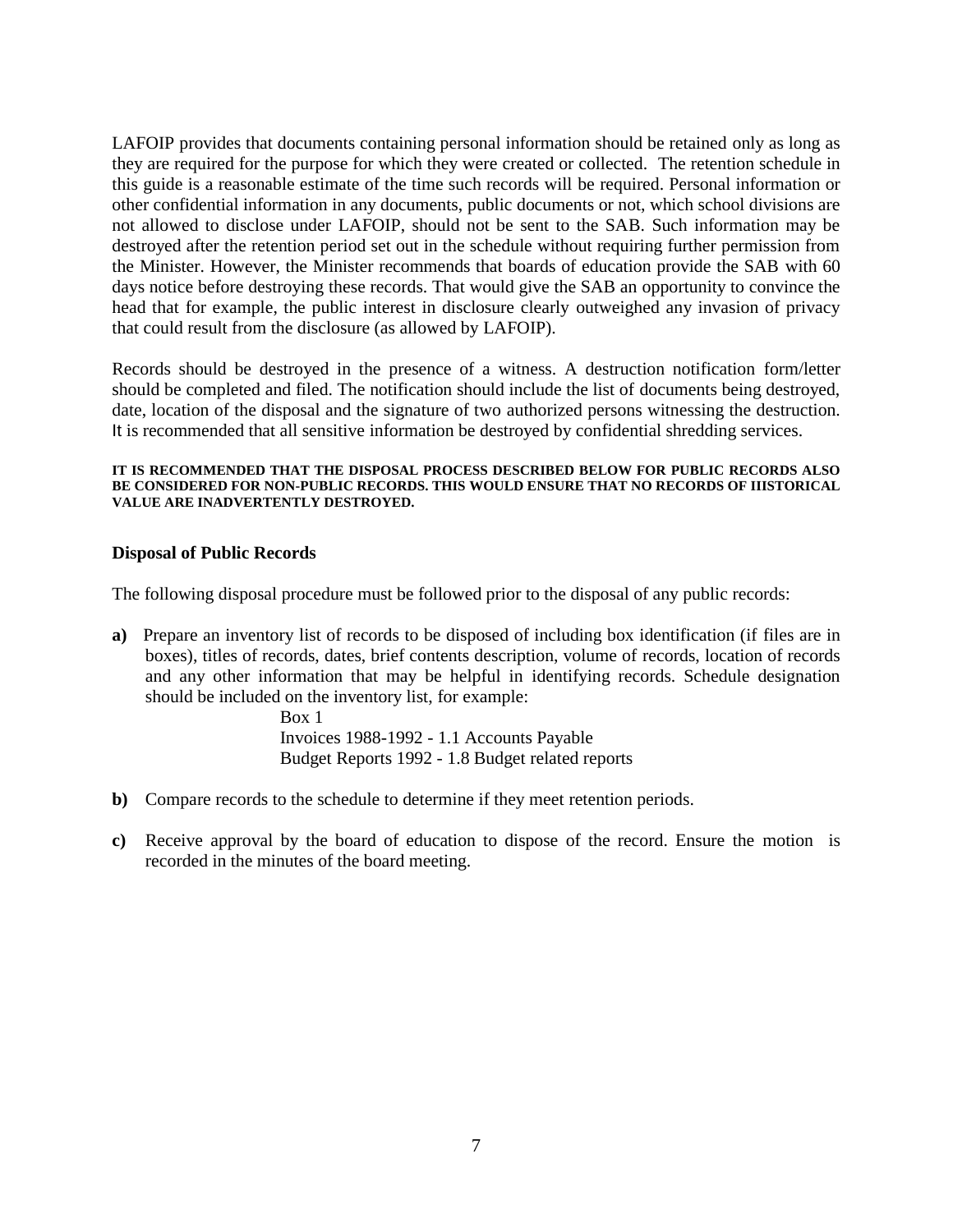- **d)** Contact the SAB with respect to those documents in accordance with the Minister of Education's policy on page 2 under Legislation.
- **e)** Records should be destroyed in the presence of a witness. A destruction notification form/letter should be completed and filed. The notification should include the list of documents being destroyed, date, location of the disposal and the signature of two authorized persons witnessing the destruction. It is recommended that all sensitive information be destroyed by confidential shredding services.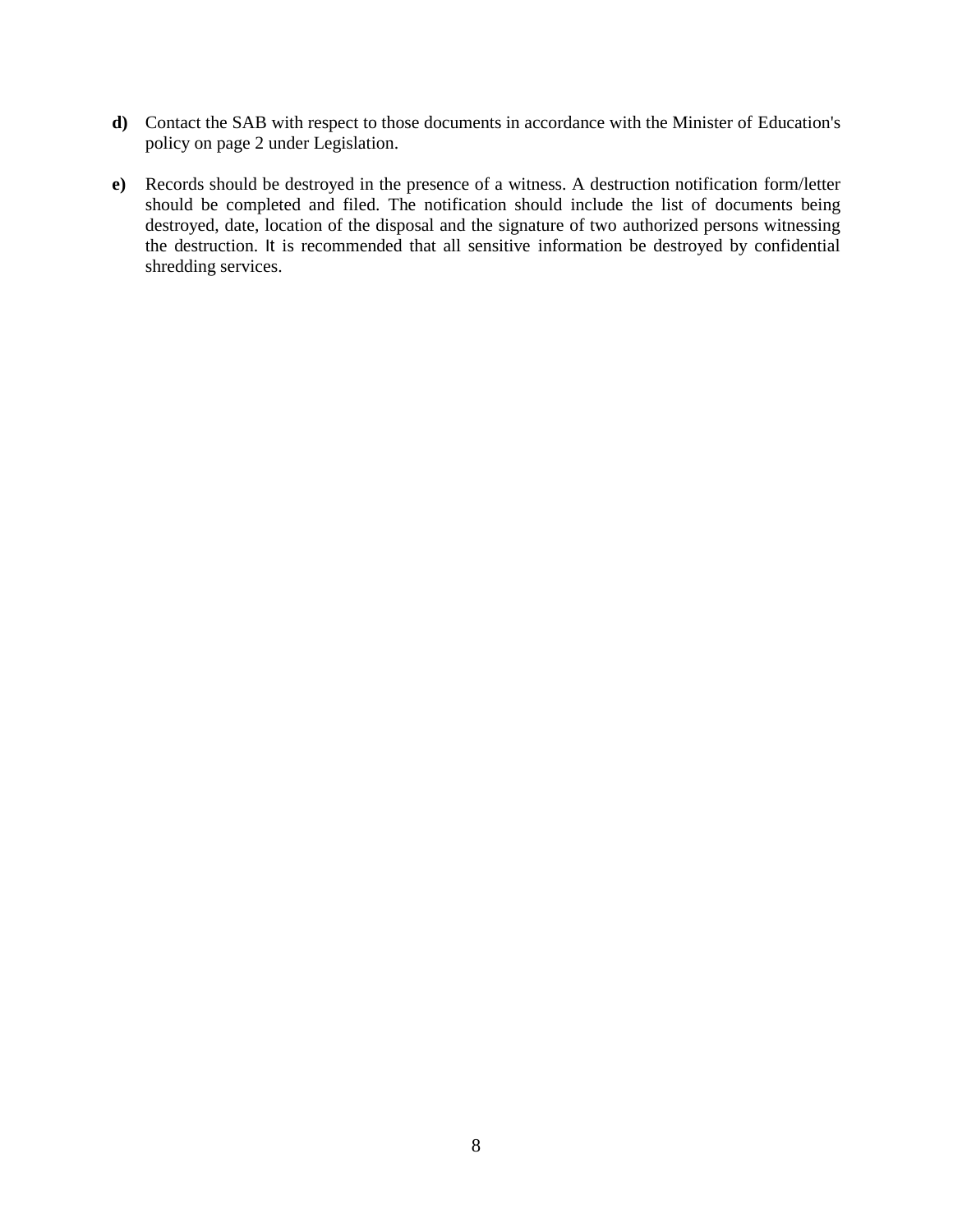#### **IV. RECORDS RETENTION AND DISPOSAL SCHEDULE**

The following records retention and disposal schedule is suggested for all school divisions in Saskatchewan.

The schedule combines retention periods interpreted from legislation and retention periods based on good practices. The retention periods meet or exceed statutory requirements. References to statutes that may include relevant references to time periods have been made. The retention periods are not maximum periods and school divisions are responsible for the retention of documents beyond the schedule's retention periods for whatever legal or other purposes they may require. In case of doubt boards should consult legal counsel.

Similar records may be called by different names in different school divisions. **If a particular record is not listed, then use the retention period listed for a record that is similar in nature and kind.**

However, if a school division finds that some current records are not listed in the schedule, **SASBO** should be contacted. If necessary, an amendment will be recommended to the schedule.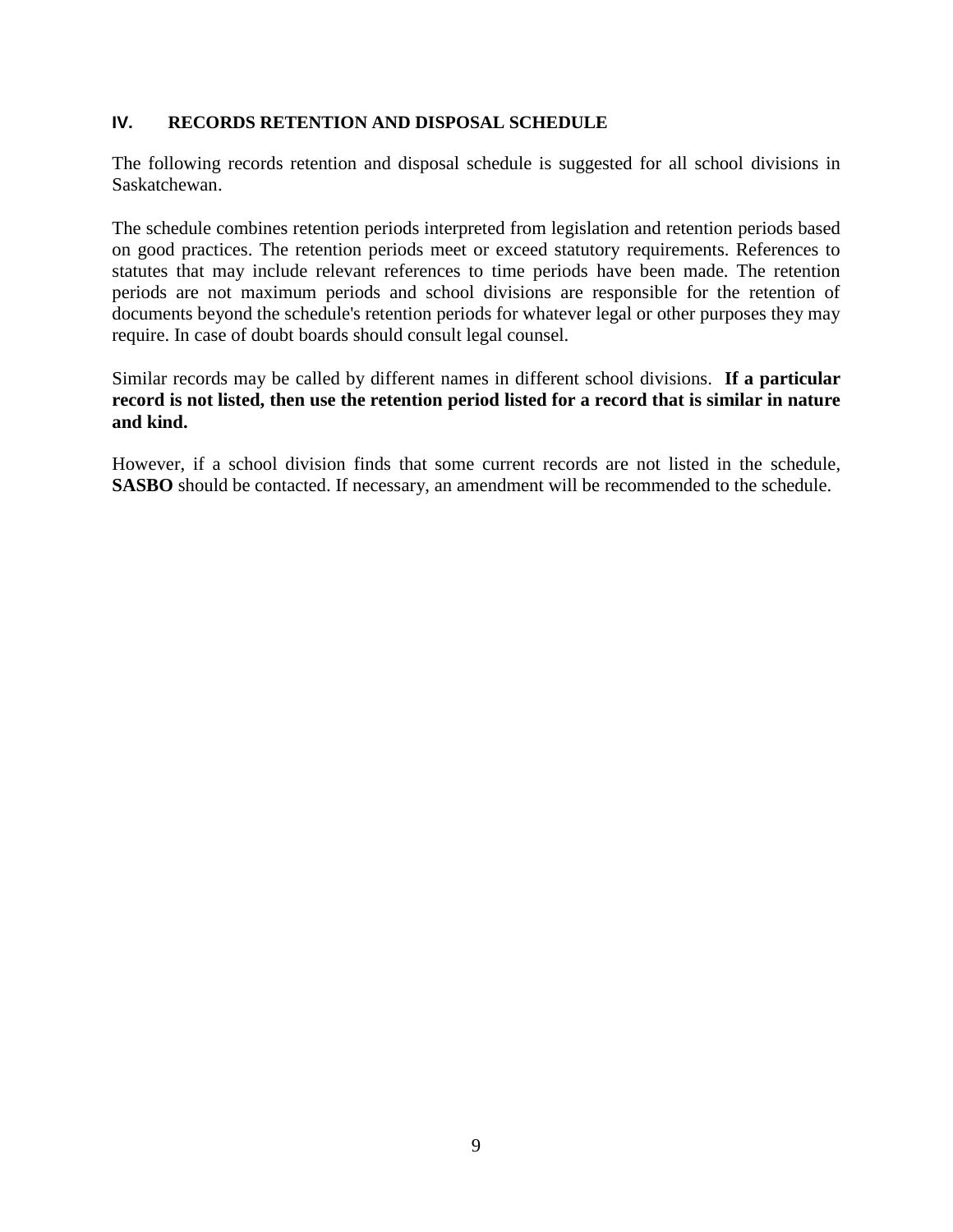| Records Retention and Disposal Schedule for Saskatchewan School Divisions |  |  |  |
|---------------------------------------------------------------------------|--|--|--|
|---------------------------------------------------------------------------|--|--|--|

|      |                                                                                                                                     | <b>Retention Period</b>        | <b>Public</b>           | <b>Non-Public</b> |
|------|-------------------------------------------------------------------------------------------------------------------------------------|--------------------------------|-------------------------|-------------------|
|      | 1. ACCOUNTING AND FINANCE                                                                                                           |                                |                         |                   |
| 1.1  | <b>Accounts Payable</b>                                                                                                             | 7 years                        |                         |                   |
|      | Includes invoices, payment vouchers, related correspondence                                                                         |                                | $\mathbf{X}$            | X                 |
| 1.2  | <b>Accounts Receivable</b>                                                                                                          | 7 years                        |                         |                   |
|      | Includes receipt records, invoices, vouchers, related correspondence,<br>write-offs, lists of students (for tuition purposes), etc. |                                | $\mathbf{X}$            | X                 |
| 1.3  | <b>Annual Audited Financial Statements</b>                                                                                          | Permanent                      | $\mathbf{X}$            |                   |
| 1.4  | Annual Audit Files (also known as Year End Files) includes all supporting<br>documentation for the audited financial statements     | 7 years                        | $\mathbf X$             |                   |
| 1.5  | Banking                                                                                                                             |                                |                         |                   |
|      | 1.5.1<br><b>Bank Statements</b>                                                                                                     | 7 years                        | $\overline{\mathbf{X}}$ |                   |
|      | Cancelled Cheques or electronic version<br>1.5.2                                                                                    | 7 years                        | $\mathbf X$             |                   |
|      | 1.5.3<br>Deposits                                                                                                                   | 7 years                        | $\mathbf X$             |                   |
|      | Records related to termination and establishment of bank<br>1.5.4<br>accounts                                                       | 7 years                        | X                       |                   |
|      | <b>Bank Reconciliations</b><br>1.5.5                                                                                                | 7 years                        | $\overline{\mathbf{X}}$ |                   |
| 1.6  | <b>Budget</b><br>Includes all supporting documentation                                                                              | 3 years                        | $\mathbf{X}$            |                   |
| 1.7  | Budget-related reports and budget generated reports                                                                                 | 3 years                        | $\mathbf X$             |                   |
| 1.8  | <b>Charitable Organization Returns</b>                                                                                              | 7 years                        | $\mathbf X$             |                   |
| 1.9  | Debentures and Loans<br>Includes registers, coupons, Local Government Board authorizations                                          | 7 years after final<br>payment | $\mathbf X$             |                   |
| 1.10 | <b>Financial Reports</b><br>Includes monthly financial statements                                                                   | 1 year                         | $\mathbf X$             |                   |
| 1.11 | Goods & Services Tax Returns                                                                                                        | 7 years                        | $\mathbf X$             |                   |
| 1.12 | Investments                                                                                                                         | 7 years after maturity         | $\overline{\mathbf{X}}$ |                   |
| 1.13 | Ledgers/Journals                                                                                                                    |                                | $\mathbf X$             |                   |
|      | Accounts Payable Journal<br>1.13.1                                                                                                  | 7 years                        | $\mathbf X$             |                   |
|      | 1.13.2<br>Accounts Receivable Journal                                                                                               | 7 years                        | $\mathbf X$             |                   |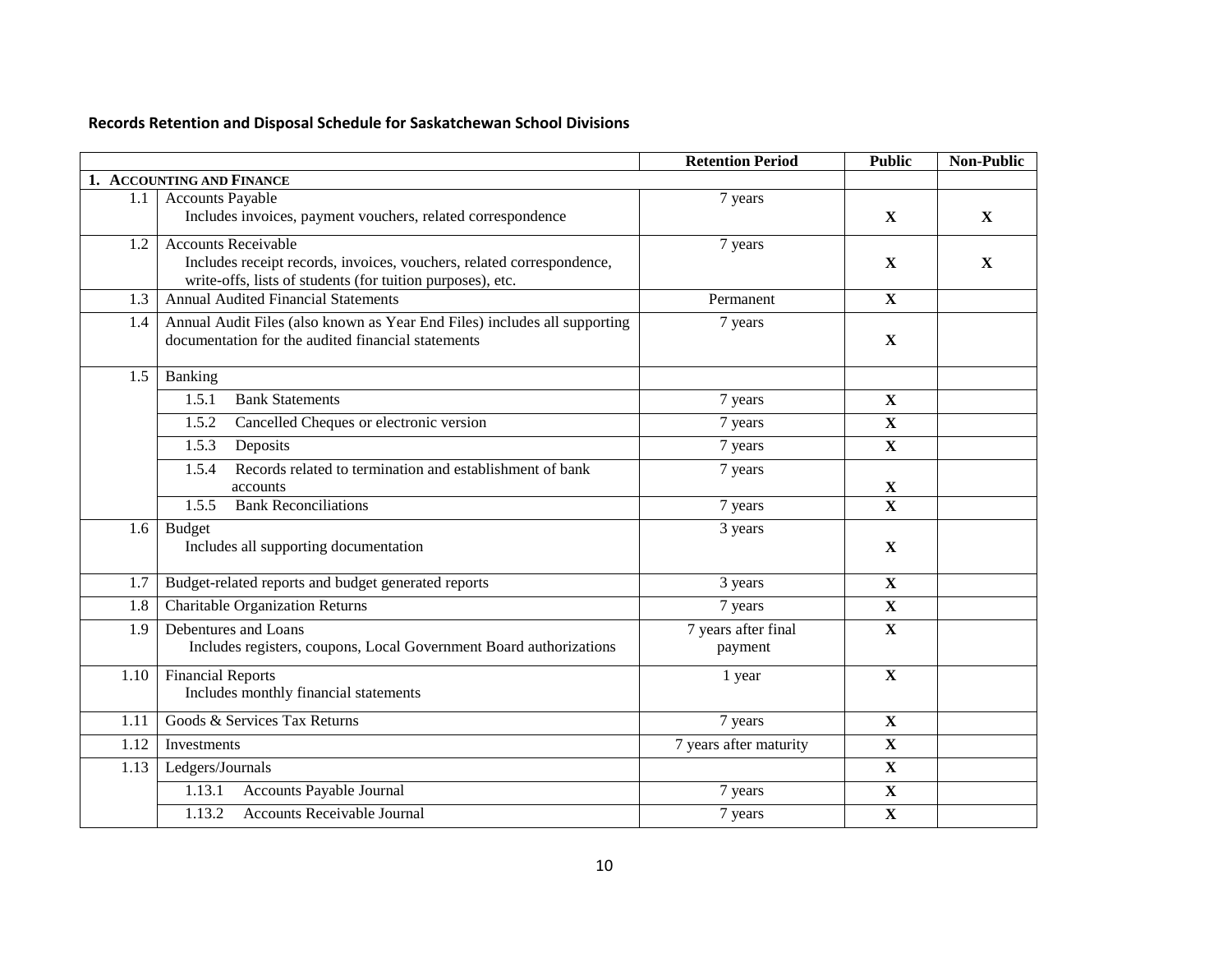|      |                                                                                                                                        | <b>Retention Period</b>                                                                                                                                                                                                                                   | <b>Public</b>           | <b>Non-Public</b> |
|------|----------------------------------------------------------------------------------------------------------------------------------------|-----------------------------------------------------------------------------------------------------------------------------------------------------------------------------------------------------------------------------------------------------------|-------------------------|-------------------|
|      | 1.13.3<br>General Journal                                                                                                              | 7 years                                                                                                                                                                                                                                                   | $\mathbf{X}$            |                   |
|      | 1.13.4<br>General Ledger                                                                                                               | 7 years                                                                                                                                                                                                                                                   | $\overline{\mathbf{X}}$ |                   |
|      | 1.13.5<br>Payroll Journal/Register                                                                                                     | 55 years                                                                                                                                                                                                                                                  | $\overline{\mathbf{X}}$ |                   |
|      | 1.13.6<br><b>Inventory Journal</b>                                                                                                     | 3 years                                                                                                                                                                                                                                                   | $\mathbf X$             |                   |
|      | Includes supplies, parts, tires, etc. on hand                                                                                          |                                                                                                                                                                                                                                                           |                         |                   |
| 1.14 | Requisitions/Purchase Orders                                                                                                           | 3 years                                                                                                                                                                                                                                                   | $\mathbf X$             |                   |
| 1.15 | Tenders<br>Includes tenders for materials, supplies, services, equipment, etc.<br>Includes tender books (unsuccessful vs. successful). | 3 years after you enter into<br>contract                                                                                                                                                                                                                  | $\mathbf X$             | X                 |
|      | 2. ADMINISTRATION                                                                                                                      |                                                                                                                                                                                                                                                           |                         |                   |
| 2.1  | Agreements/Contracts<br>Includes agreements/contracts for services, copyrights, licensing, etc.                                        | 7 years after<br>expiration/termination                                                                                                                                                                                                                   | $\mathbf{X}$            | $\mathbf X$       |
| 2.2  | <b>Information Systems Operations</b><br>Including systems testing, log files, reports, problems and incidents                         | 7 years for monitoring reports<br>on log data that are used for<br>compliance controls<br>1 year for raw data for<br>supporting the latest year's<br>compliance audit<br>Log data associated with<br>applications follows these<br>Section 2.2 guidelines | $\mathbf X$             | $\mathbf X$       |
| 2.3  | <b>Information Systems Development</b><br>Programming code and associated log files                                                    | Log data associated with<br>applications follows Section<br>2.2 guidelines<br>3 years for code after the<br>application has been<br>decommissioned                                                                                                        | $\mathbf{X}$            |                   |
| 2.4  | <b>Insurance Policies</b>                                                                                                              |                                                                                                                                                                                                                                                           |                         |                   |
|      | Liability<br>2.4.1                                                                                                                     | Permanent                                                                                                                                                                                                                                                 | $\mathbf X$             |                   |
|      | 2.4.2<br>Property                                                                                                                      | Permanent                                                                                                                                                                                                                                                 | $\mathbf X$             |                   |
| 2.5  | List of School Community Councils                                                                                                      | 3 years after term of office                                                                                                                                                                                                                              | $\mathbf X$             |                   |
| 2.6  | Photographs                                                                                                                            | 3 years                                                                                                                                                                                                                                                   |                         | $\mathbf X$       |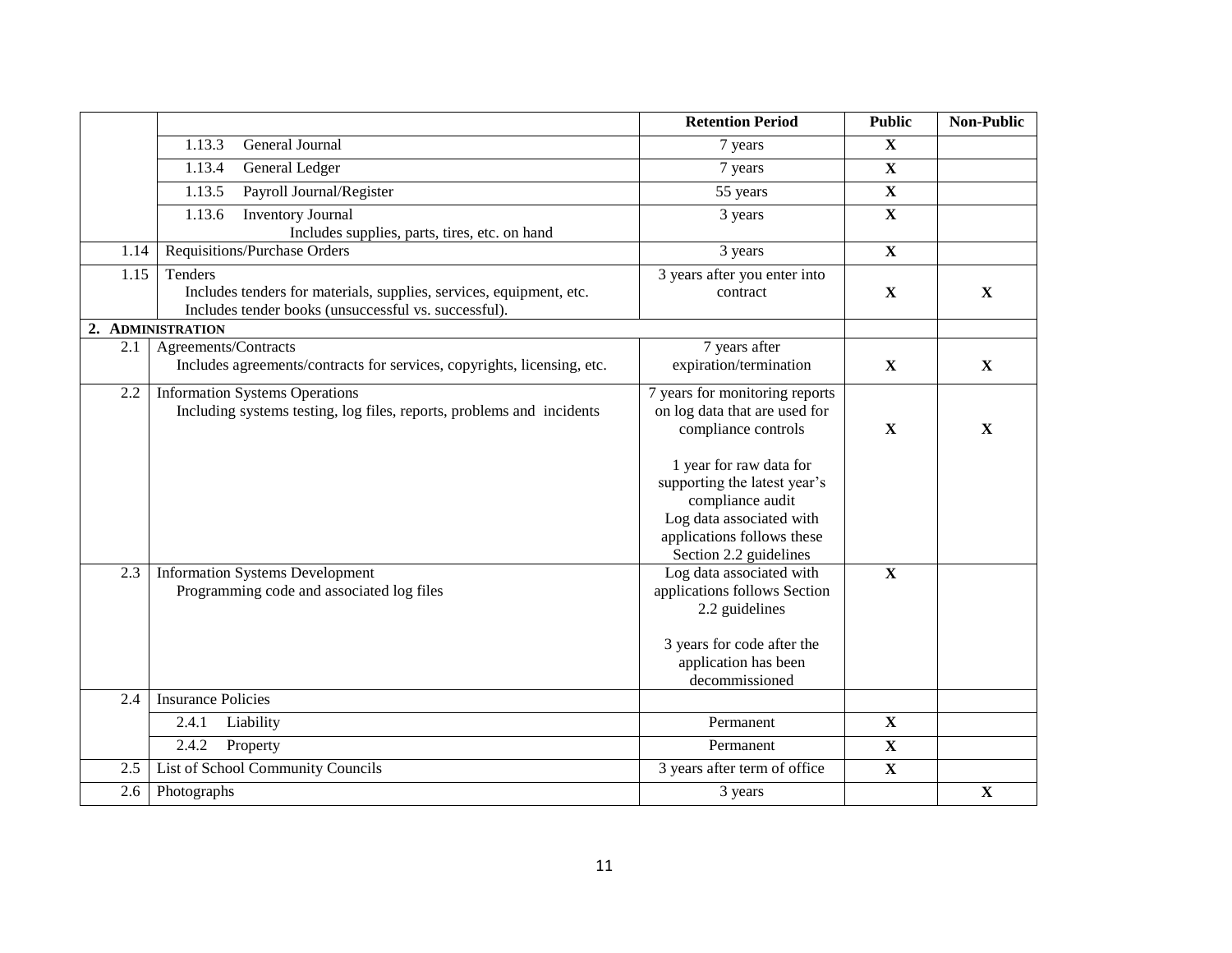|      |                                                                                                                                                                                                               | <b>Retention Period</b>                                | <b>Public</b> | <b>Non-Public</b> |
|------|---------------------------------------------------------------------------------------------------------------------------------------------------------------------------------------------------------------|--------------------------------------------------------|---------------|-------------------|
| 2.7  | Records & Files of the Director of Education and Senior staff<br>Includes journals, day planners, lesson plans, calendars (not including<br>records filed elsewhere or transitory records)                    | 3 years                                                | $\mathbf{X}$  | $\mathbf{X}$      |
| 2.8  | Records & Files of Teachers and other staff<br>Includes journals, day planners, lesson plans, calendars (not including<br>records filed elsewhere or transitory records)                                      | 3 years                                                | $\mathbf{X}$  | $\mathbf{X}$      |
| 2.9  | Records Disposal Documentation                                                                                                                                                                                | Permanent                                              | $\mathbf{X}$  |                   |
| 2.10 | Records Management - Governance documents<br>Includes record inventories, filing keys, etc.                                                                                                                   | 3 years after superseded                               | $\mathbf X$   |                   |
| 2.11 | <b>School Reorganization</b><br>Includes school closure documentation, grade discontinuance,<br>amalgamation<br>Documentation related to the official record used by the board in<br>making the determination | 3 years                                                | $\mathbf X$   |                   |
|      | 3. BUILDINGS AND PROPERTIES                                                                                                                                                                                   |                                                        |               |                   |
| 3.1  | <b>Capital Projects</b><br>Includes architect drawings & specifications, building permits,<br>government approvals, progress certificates, operations manuals, and<br>any related correspondence              | 3 years after disposal of<br>property or building      | $\mathbf X$   |                   |
| 3.2  | <b>Facility Management Reports</b><br>Includes building inspections, playground inspections, public health<br>inspections, rental (inspection) reports                                                        | 3 years                                                | $\mathbf X$   |                   |
| 3.3  | Land Titles Documents & Records                                                                                                                                                                               | immediately after disposal of<br>property or building  | $\mathbf{X}$  |                   |
| 3.4  | Licenses and Permits<br>Note: Building permits included in 3.1                                                                                                                                                | 3 years                                                | $\mathbf X$   |                   |
| 3.5  | Tenancy Agreements, Leases, Joint Use Agreements, Rental Agreements                                                                                                                                           | 3 years upon<br>termination/expiration of<br>agreement | $\mathbf{X}$  | $\mathbf{X}$      |
| 3.6  | Sale Agreements                                                                                                                                                                                               | 3 years upon<br>termination/expiration of<br>agreement | $\mathbf X$   |                   |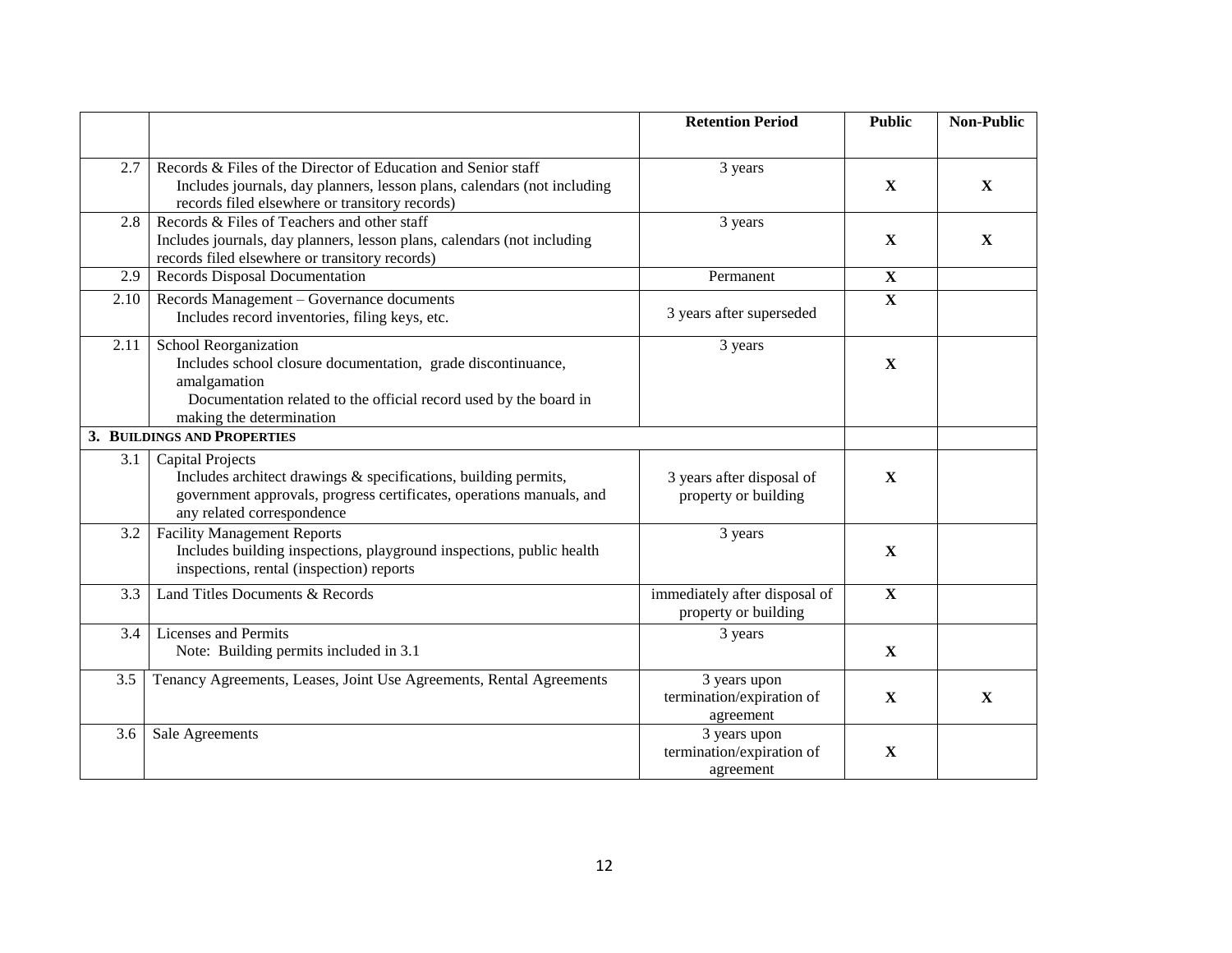| 4. ELECTIONS |                                                                                                               |                                            |               |                         |
|--------------|---------------------------------------------------------------------------------------------------------------|--------------------------------------------|---------------|-------------------------|
|              | This section is governed by Section 112 of The Local Government Election Act, and Section 51 of The Education |                                            |               |                         |
| Act, 1995    |                                                                                                               |                                            |               |                         |
|              | (Please refer to the most current version of the legislation for updates)                                     |                                            |               |                         |
|              |                                                                                                               | <b>Retention Period</b>                    | <b>Public</b> | <b>Non-Public</b>       |
| 4.1          | <b>Ballot Box Contents:</b>                                                                                   | 3 months                                   | $\mathbf{X}$  |                         |
|              | 4.1.1<br><b>Ballots</b>                                                                                       | 3 months                                   | $\mathbf X$   |                         |
|              | Declaration of Agent/Friend/Interpreter<br>4.1.2                                                              | 3 months                                   | $\mathbf X$   |                         |
|              | <b>Declaration of Polls</b><br>4.1.3                                                                          | 3 months                                   | $\mathbf X$   |                         |
|              | Deputy Returning Officer Statement of Results<br>4.1.4                                                        | 3 months                                   | $\mathbf X$   |                         |
|              | Poll Books<br>4.1.5                                                                                           | 3 months                                   | X             |                         |
|              | Voters' Lists<br>4.1.6                                                                                        | 3 months                                   | $\mathbf X$   |                         |
|              | Voters' Registration Forms<br>4.1.7                                                                           | 3 months                                   |               | $\mathbf X$             |
| 4.2          | Election Records Disposal Affidavit                                                                           | Permanent                                  | X             | $\mathbf{X}$            |
| 4.3          | Nominations and Receipts                                                                                      | $3$ months                                 | $\mathbf X$   |                         |
| 4.4          | <b>Oaths of Office</b>                                                                                        | End of term of Office                      | $\mathbf X$   |                         |
| 4.5          | Poll Maps                                                                                                     | 3 months                                   | $\mathbf X$   |                         |
| 4.6          | Poll by poll Election Results                                                                                 | 3 months                                   | $\mathbf X$   |                         |
| 4.7          | Returning Officer's Summary of Results                                                                        | Permanent                                  | $\mathbf X$   |                         |
| 4.8          | Other election materials deemed to be public                                                                  | 1 year                                     | $\mathbf X$   |                         |
|              | <b>5. HUMAN RESOURCES</b>                                                                                     |                                            |               |                         |
| 5.1          | <b>Employee Files</b>                                                                                         |                                            |               |                         |
|              | Contracts and Letters of Employment<br>5.1.1                                                                  | 7 years after termination of<br>employment | $\mathbf{X}$  | $\mathbf X$             |
|              | Records of Experience<br>5.1.2                                                                                | 7 years after termination of<br>employment |               | X                       |
|              | <b>Performance Evaluations/Letters</b><br>5.1.3                                                               | 7 years after termination of<br>employment |               | $\overline{\mathbf{X}}$ |
| 5.2          | Leave Requests & Approvals                                                                                    | 3 years after termination of<br>employment |               | $\mathbf X$             |
| 5.3          | Absenteeism/Leave Reports (Statistics, data)                                                                  | 3 years                                    |               | $\overline{\mathbf{X}}$ |
| 5.4          | <b>Benefit Remittances</b>                                                                                    | 3 years                                    |               | X                       |
| 5.5          | Educator Profiles (formerly Form 42)                                                                          | 3 years                                    |               | $\mathbf X$             |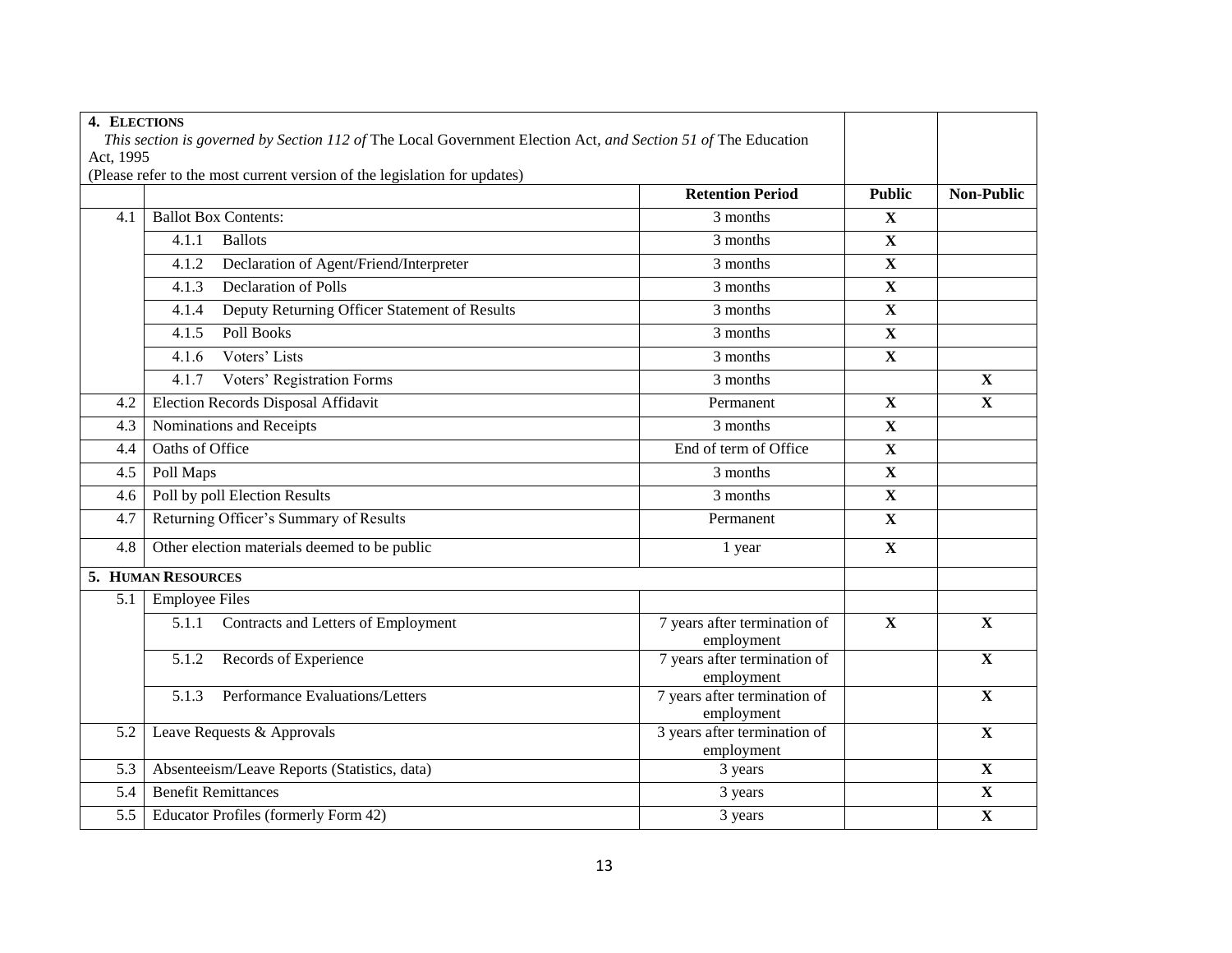|                   |                                                                                                      | <b>Retention Period</b>                | <b>Public</b>           | <b>Non-Public</b> |
|-------------------|------------------------------------------------------------------------------------------------------|----------------------------------------|-------------------------|-------------------|
| 5.6               | <b>Employee Time Sheets</b>                                                                          | 7 years after termination              |                         | $\mathbf{X}$      |
| 5.7               | Payroll Electronic Transmission File                                                                 | 1 year                                 |                         | $\mathbf X$       |
| 5.8               | <b>Payroll Input Forms</b>                                                                           | 1 year                                 |                         | $\mathbf X$       |
| 5.9               | Pension Remittance Statements, STRP, TSC Remittances                                                 | 3 years                                |                         | $\mathbf{X}$      |
| 5.10              | Principals' Monthly Report                                                                           | 1 year                                 |                         | $\mathbf X$       |
| 5.11              | Prospective Employees' Resumes and Applications, including interview<br>notes.                       | 1 year                                 |                         | $\mathbf X$       |
| 5.12              | Records of Employment                                                                                | 7 years                                |                         | $\mathbf X$       |
| 5.13              | <b>Sick Leave/Medical Documents</b>                                                                  | 1 years unless continuing<br>condition |                         | $\mathbf X$       |
|                   | Supplemental Employment Benefits Plan Documentation<br>5.13.1                                        | 1 years unless continuing<br>condition |                         | $\mathbf X$       |
|                   | OH&S, WCB' SGI, LTD<br>5.13.2                                                                        | 1 year after issue is resolved         |                         | $\mathbf X$       |
| 5.14              | <b>Support Staff Salary Reconciliations</b>                                                          | 3 years                                |                         | $\mathbf X$       |
| 5.15              | T4's and CCRA Remittance Statements                                                                  | 7 years                                |                         | $\mathbf X$       |
| 5.16              | TD1 Forms                                                                                            | 1 year                                 |                         | $\mathbf X$       |
| $\overline{5.17}$ | <b>Union Dues, ICP Statements</b>                                                                    | 3 years                                |                         | $\mathbf X$       |
| 6. LEGAL          |                                                                                                      |                                        |                         |                   |
| 6.1               | Litigation Files (including claims)                                                                  | 3 years after settlement               |                         | $\mathbf X$       |
| 6.2               | Minister's Orders                                                                                    | Permanent                              | $\mathbf{X}$            |                   |
|                   |                                                                                                      |                                        |                         |                   |
|                   | 7. MINUTES, BYLAWS AND POLICIES                                                                      |                                        |                         |                   |
| 7.1               | Board and Conseil scolaire Minutes and Bylaws                                                        | Permanent                              | $\mathbf X$             |                   |
| 7.2               | School Community Council and Conseils d'écoles Minutes                                               | 3 years                                | $\overline{\mathbf{X}}$ |                   |
| 7.3               | School Community Council and Conseils d'écoles Reports and Records<br>Includes Home & School minutes | 3 years                                | $\mathbf X$             |                   |
| 7.4               | Local Board Minutes (legacy school division)                                                         | Permanent                              | $\overline{\mathbf{X}}$ |                   |
| 7.5               | <b>Policy Manuals</b><br>Includes board and administrative procedures and guidelines                 | 3 years after amendment<br>or repeal   | $\mathbf X$             |                   |
| 7.6               | Board Packages including Board Reports                                                               | 3years                                 | $\mathbf X$             | $\mathbf X$       |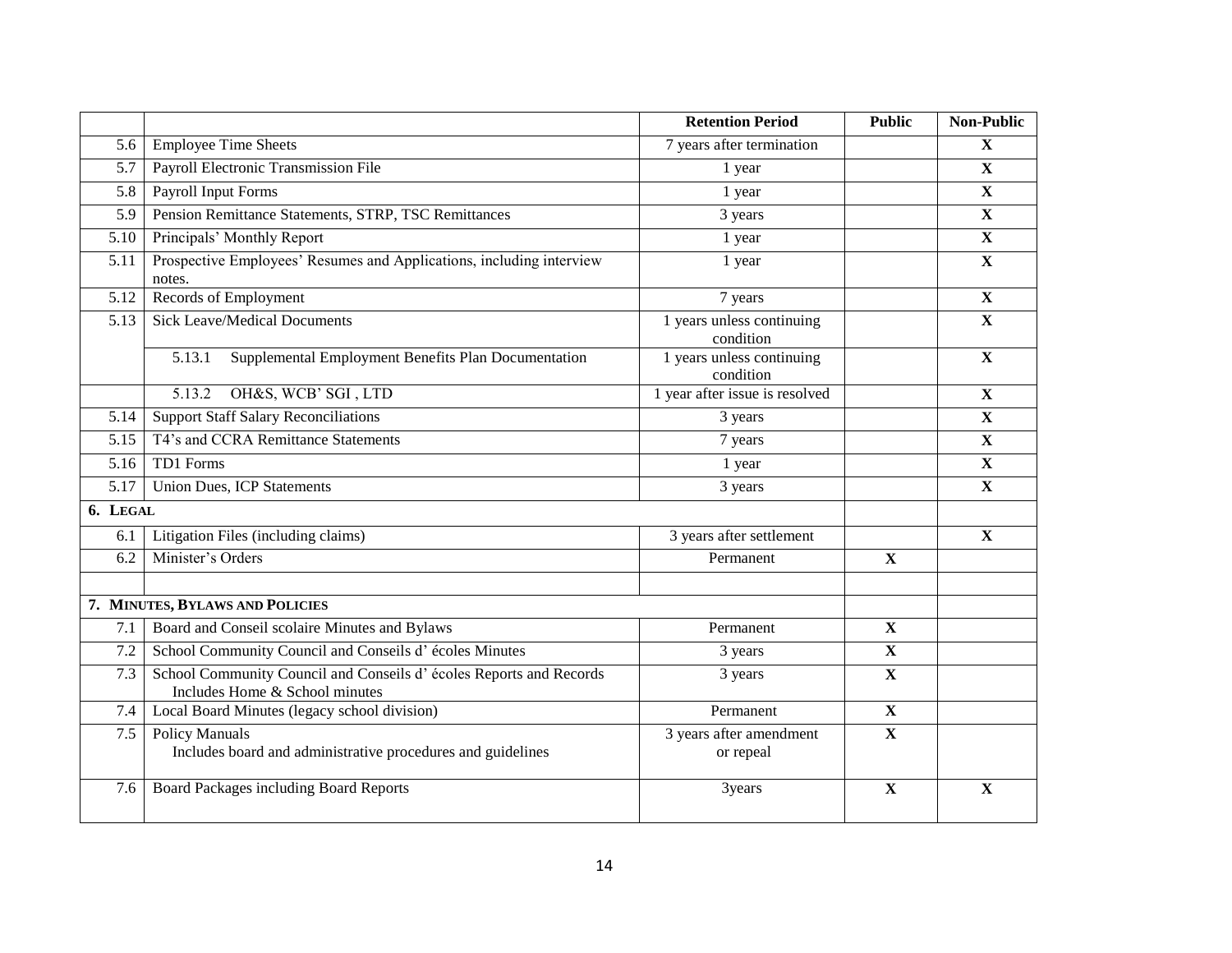|     | <b>8. REPORTS AND STATISTICS</b>                                      |                                |                         |                           |
|-----|-----------------------------------------------------------------------|--------------------------------|-------------------------|---------------------------|
|     |                                                                       | <b>Retention Period</b>        | <b>Public</b>           | <b>Non-Public</b>         |
|     |                                                                       |                                |                         |                           |
| 8.1 | Committee and Administrative Reports                                  | 3 years                        | $\mathbf{X}$            | $\mathbf{X}$              |
|     | Includes projects, proposals, committee reports                       |                                |                         |                           |
| 8.2 | Occupational Health and Safety Documents                              | 7 years                        | $\mathbf X$             | $\mathbf X$               |
|     | Includes occupational health & safety committee reports and           |                                |                         |                           |
|     | recommendations                                                       |                                |                         |                           |
| 8.3 | School Incident Report Form (insurance broker statistical report)     | 1 year                         |                         | $\mathbf{X}$              |
| 8.4 | <b>Statistics Canada</b>                                              | 1 year                         | $\mathbf X$             |                           |
|     | 9. STUDENT RECORDS/CURRICULUM                                         |                                |                         |                           |
| 9.1 | <b>Cumulative Folders</b>                                             |                                |                         |                           |
|     | Counsellors' Reports<br>9.1.1                                         | 3 years after student turns 22 |                         | $\mathbf X$               |
|     | 9.1.1.1 Authorization for Guidance Councellors for Access and         | 5 years                        |                         |                           |
|     | <b>Student Information (Ministry Form)</b>                            |                                |                         |                           |
|     | <b>Education Psychologists' Reports</b><br>9.1.2                      | 3 years after student turns 22 |                         | $\mathbf X$               |
|     | 9.1.3.1 Records of Pupils' Final Marks by Grade for $K - 9$           | 3 years after student turns 22 |                         | $\boldsymbol{\mathrm{X}}$ |
|     | 9.1.3.2 Records of Pupils' Final Marks by Grade for $10 - 12$         | 3 years after student turns 22 |                         | $\overline{\mathbf{X}}$   |
|     |                                                                       |                                |                         |                           |
|     | NOTE: GRADE 10-12 FINAL MARKS REFERS TO COPIES RETAINED BY            |                                |                         |                           |
|     | SCHOOLS. ORIGINAL RECORDS ARE FORWARDED TO AND RETAINED BY            |                                |                         |                           |
|     | SASKATCHEWAN LEARNING.                                                |                                |                         |                           |
|     | Speech & Language Pathologists' Reports<br>9.1.4                      | 3 years after student turns 22 |                         | $\mathbf X$               |
|     | Student Achievement Test Results (including CTBS, CCAT,<br>9.1.5      | 3 years after student turns 22 |                         | $\overline{\mathbf{X}}$   |
|     | $etc.$ )                                                              |                                |                         |                           |
| 9.2 | <b>Student Registration Forms</b>                                     | 3 years after student turns 22 |                         | $\mathbf X$               |
|     | 9.2.1 Security Administration form for SDS (school level)             | 6 years                        |                         |                           |
| 9.3 | <b>Custody Documents</b>                                              | 3 years after student turns 22 | $\mathbf X$             | $\mathbf{X}$              |
| 9.4 | Curriculum Guides and Locally Developed Courses (including curriculum | 3 years                        | $\overline{\mathbf{X}}$ |                           |
|     | guides for locally developed courses)                                 |                                |                         |                           |
| 9.5 | Student/Parent Lists                                                  | 3 years                        |                         | X                         |
| 9.6 | School Registers and Annual/Semester Attendance Records Summary       | Permanent                      |                         | $\mathbf{X}$              |
|     | (electronic year end summaries)                                       |                                |                         |                           |
| 9.7 | Extra Curricular Activities Schedules - volunteers, consent forms     | 3 years after student turns 22 |                         | $\mathbf X$               |
| 9.8 | Youth Justice Records (legal documentation)                           | As required by Youth Justice   |                         | $\overline{\mathbf{X}}$   |
|     |                                                                       | Act                            |                         |                           |
| 9.9 | Final Exams                                                           | 3 years after student turns 22 |                         | $\mathbf X$               |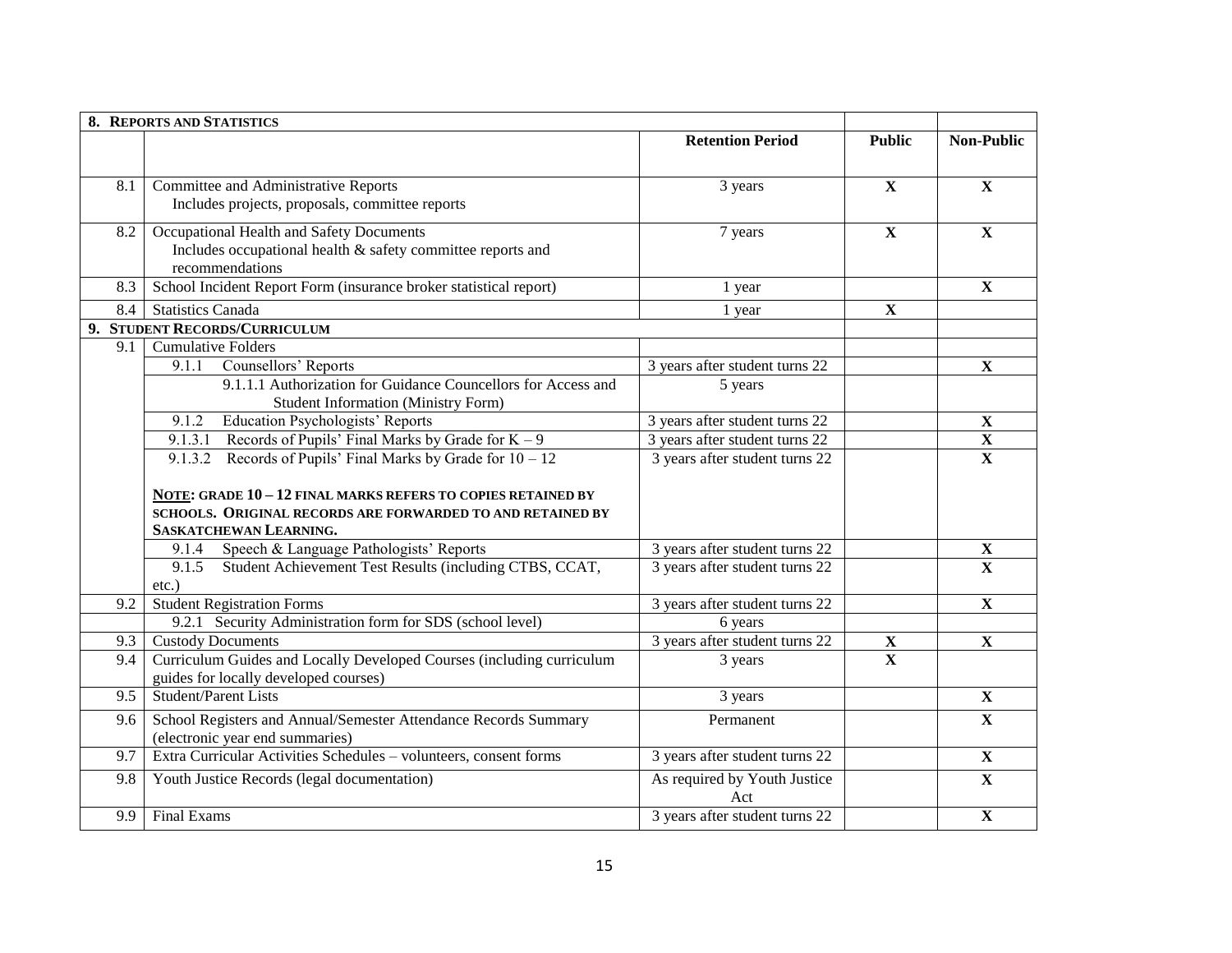|      |                                                                        | <b>Retention Period</b>        | <b>Public</b> | <b>Non-Public</b> |
|------|------------------------------------------------------------------------|--------------------------------|---------------|-------------------|
| 9.10 | <b>Field Trip Requests</b>                                             | 3 years after student turns 22 |               | л                 |
|      | Includes waivers                                                       |                                |               |                   |
| 9.11 | Student Behaviour Reports - discipline, suspension, expulsion, injury, | 3 years after student turns 22 |               |                   |
|      | harassment, parent communication regarding students, etc.              |                                |               |                   |
|      | 10. TRANSPORTATION                                                     |                                |               |                   |
| 10.1 | <b>Bus Route Maps</b>                                                  | 3 years                        | X             |                   |
|      | Includes student lists, check-off lists, etc.                          |                                |               |                   |
| 10.2 | <b>Bus Safety Inspection Reports</b>                                   | 3 years                        | X             |                   |
|      | Includes service logs and related documents                            |                                |               |                   |
| 10.3 | Driver Records                                                         | 5 years                        | X             |                   |
|      |                                                                        |                                |               |                   |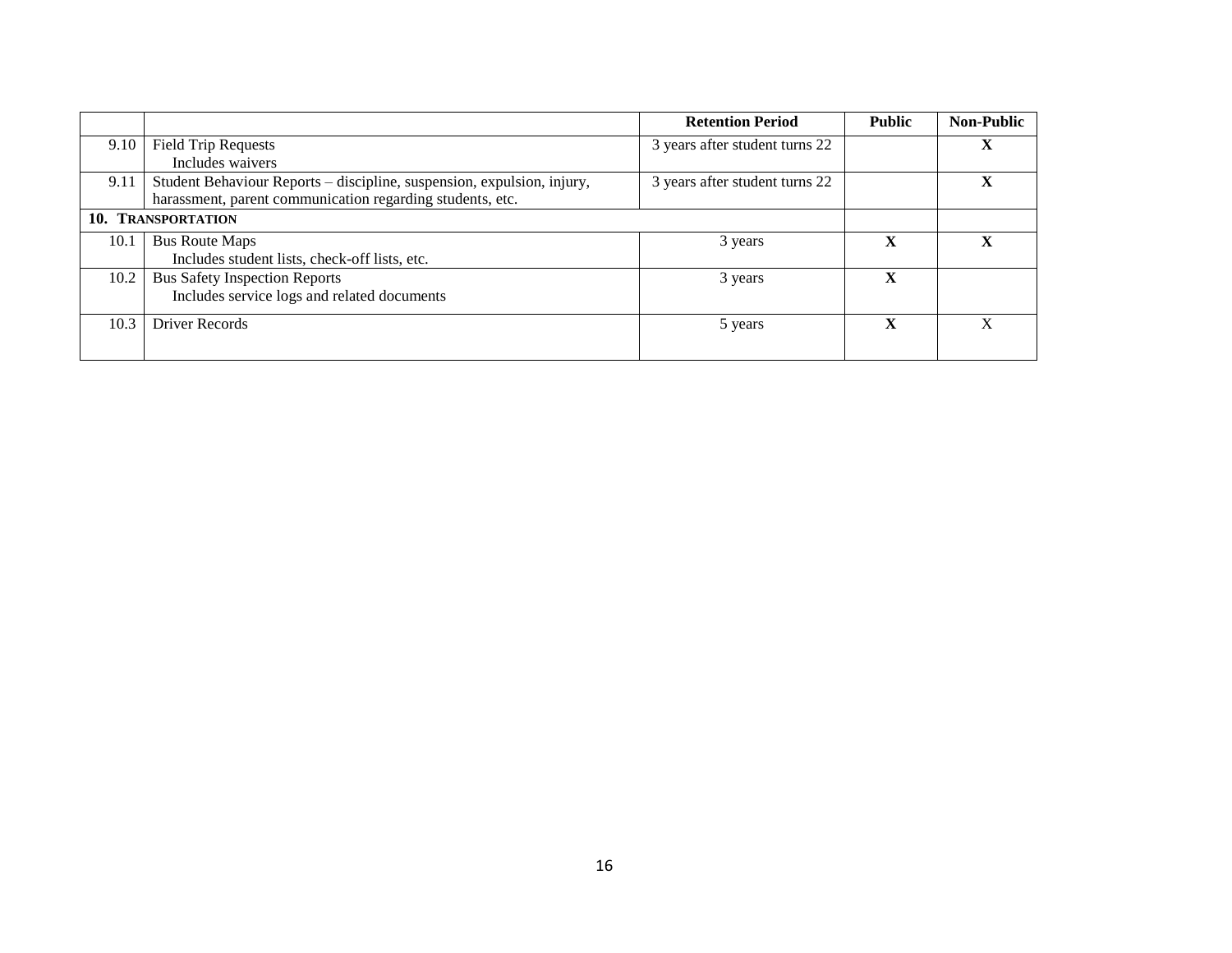# **School Generated Records - Quick Reference Guide**

*The following is a quick reference guide to assist school based administrators. For any records not specifically listed in the following, please refer to the main body of this schedule.*

| <b>Section Number</b> | <b>School Generated Records</b>                 | <b>Retention Period</b>        |
|-----------------------|-------------------------------------------------|--------------------------------|
| 5.3                   | Absenteeism/Leave Reports (Statistics, data)    | 3 years                        |
| 1.5.5                 | <b>Bank Reconciliations</b>                     | 7 years                        |
| $\overline{10.1}$     | <b>Bus Route Maps</b>                           | 3 years                        |
| 8.1                   | <b>Committee Reports</b>                        | 3 years                        |
| $\overline{9.1}$      | <b>Cumulative Folders</b>                       | 3 years after student turns 22 |
| $\overline{5.6}$      | <b>Employee Time Sheet</b>                      | 7 years after termination      |
|                       |                                                 | of employment                  |
| 1.10                  | <b>Financial Reports</b>                        | I year                         |
| 1.11                  | <b>Goods and Services Tax Returns</b>           | 7 years                        |
| 5.2                   | Leave Requests and Approvals                    | 3 years after termination      |
|                       |                                                 | of employment                  |
| $\overline{1.2}$      | List of Students (for tuition billing purposes) | 7 years                        |
| 8.2                   | Occupational Health and Safety Documents        | 7 years                        |
| 5.1.3                 | Performance Evaluations/Letters                 | 7 years after termination      |
|                       |                                                 | of employment                  |
| 3.2                   | Playground Inspections                          | 3 years                        |
| 3.2                   | <b>Public Health Inspections</b>                | 3 years                        |
| 1.14                  | Requisitions/Purchase Orders                    | 3 years                        |
| 7.3                   | <b>School Community Council Reports</b>         | 3 years                        |
| 1.2                   | School Generated Funds (including SRC, etc.)    | 7 years                        |
| $\overline{2.7}$      | <b>School Petty Cash Statements</b>             | 7 years                        |
| 2.7                   | <b>Staff Meeting Minutes</b>                    | 7 years                        |
| 8.3                   | School Incident Reports                         | 1 year                         |
| 1.2                   | Student Billing Information for school fees     | 7 years                        |
| 9.5                   | <b>Student/Parent Lists</b>                     | 3 years                        |
| 2.8                   | <b>Teachers' Day Books</b>                      | 3 years                        |
| 1.15                  | <b>Tender Books for Annual Orders</b>           | 3 years                        |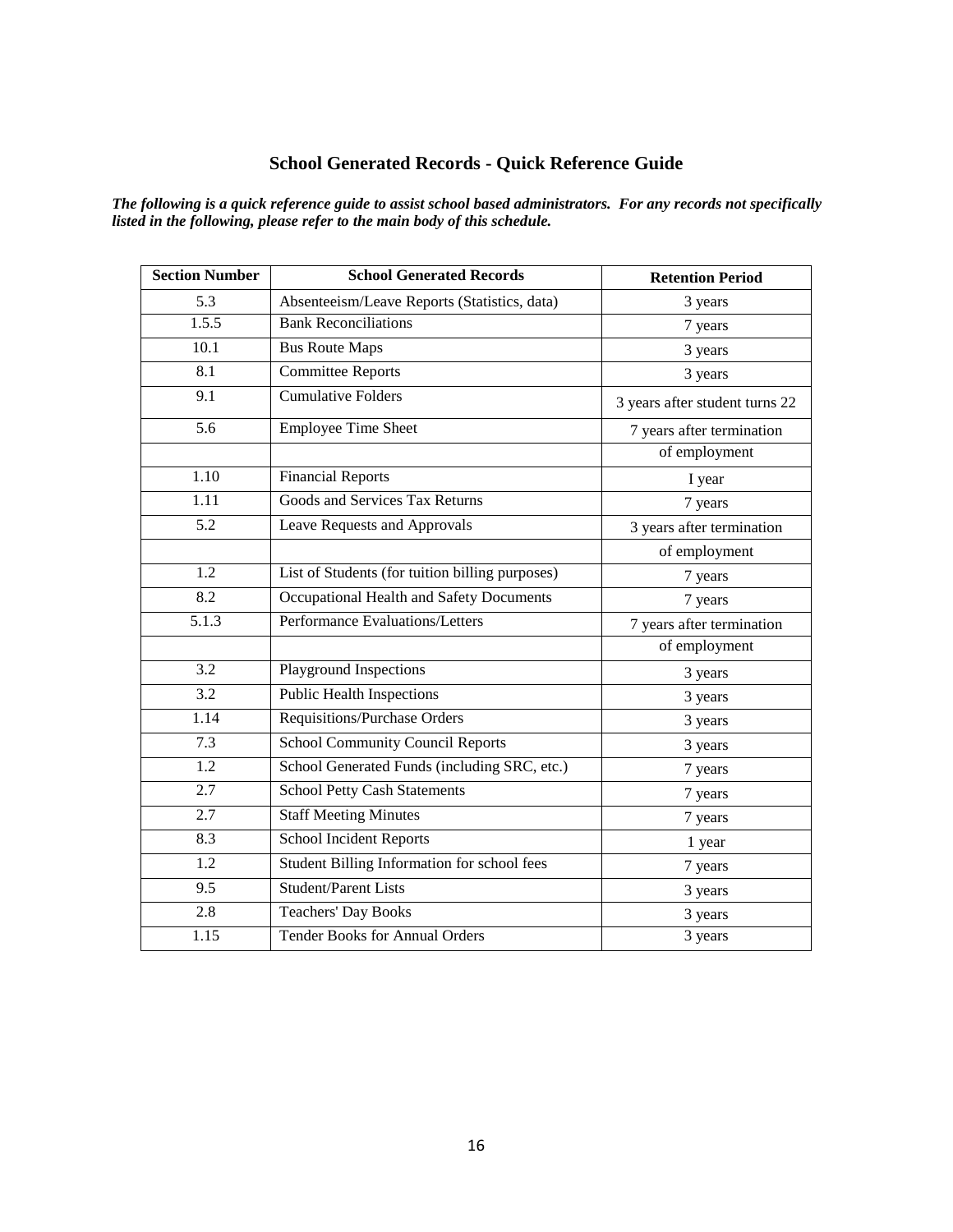# **Index**

| Absenteeism/Leave Reports (Statistics, data)              | 5.3     |
|-----------------------------------------------------------|---------|
| <b>Accounting and Finance</b>                             | 1       |
| <b>Accounts Payable</b>                                   | 1.1     |
| <b>Accounts Payable Journal</b>                           | 1.13.1  |
| <b>Accounts Receivable</b>                                | 1.2     |
| <b>Accounts Receivable Journal</b>                        | 1.13.2  |
| Administration                                            | 2       |
| Agreements/Contracts                                      | 2.1     |
| Annual Audit Files (also known as Year End Files)         | 1.4     |
| <b>Annual Audited Financial Statements</b>                | 1.3     |
| <b>Annual/Semester Attendance Records Summary</b>         | 9.6     |
| <b>Authorization of Guidance Counselors</b>               | 9.1.1.1 |
| <b>Ballot Box Contents</b>                                | 4.1     |
| <b>Ballots</b>                                            | 4.1.1   |
| <b>Bank Reconciliations</b>                               | 1.5.5   |
| <b>Bank Statements</b>                                    | 1.5.1   |
| <b>Banking</b>                                            | 1.5     |
| <b>Benefit Remittances</b>                                | 5.4     |
| Board and Conseil scolaire fransaskois Minutes and Bylaws | 7.1     |
| <b>Board Reports</b>                                      | 7.6     |
| <b>Budget</b>                                             | 1.6     |
| Budget related reports and budget generated reports       | 1.7     |
| <b>Buildings and Properties</b>                           | 3       |
| <b>Bus Route Maps</b>                                     | 10.1    |
| <b>Bus Safety Inspection Reports</b>                      | 10.2    |
| Cancelled cheques                                         | 1.5.2   |
| <b>Capital Projects</b>                                   | 3.1     |
| <b>Charitable Organization Returns</b>                    | 1.8     |
| <b>Committee and Administrative Reports</b>               | 8.1     |
| <b>Contracts and Letters of Employment</b>                | 5.1.1   |
| <b>Counsellors' Reports</b>                               | 9.1.1   |
| <b>Cumulative Folders</b>                                 | 9.1     |
| <b>Curriculum Guides and Locally Developed Courses</b>    | 9.4     |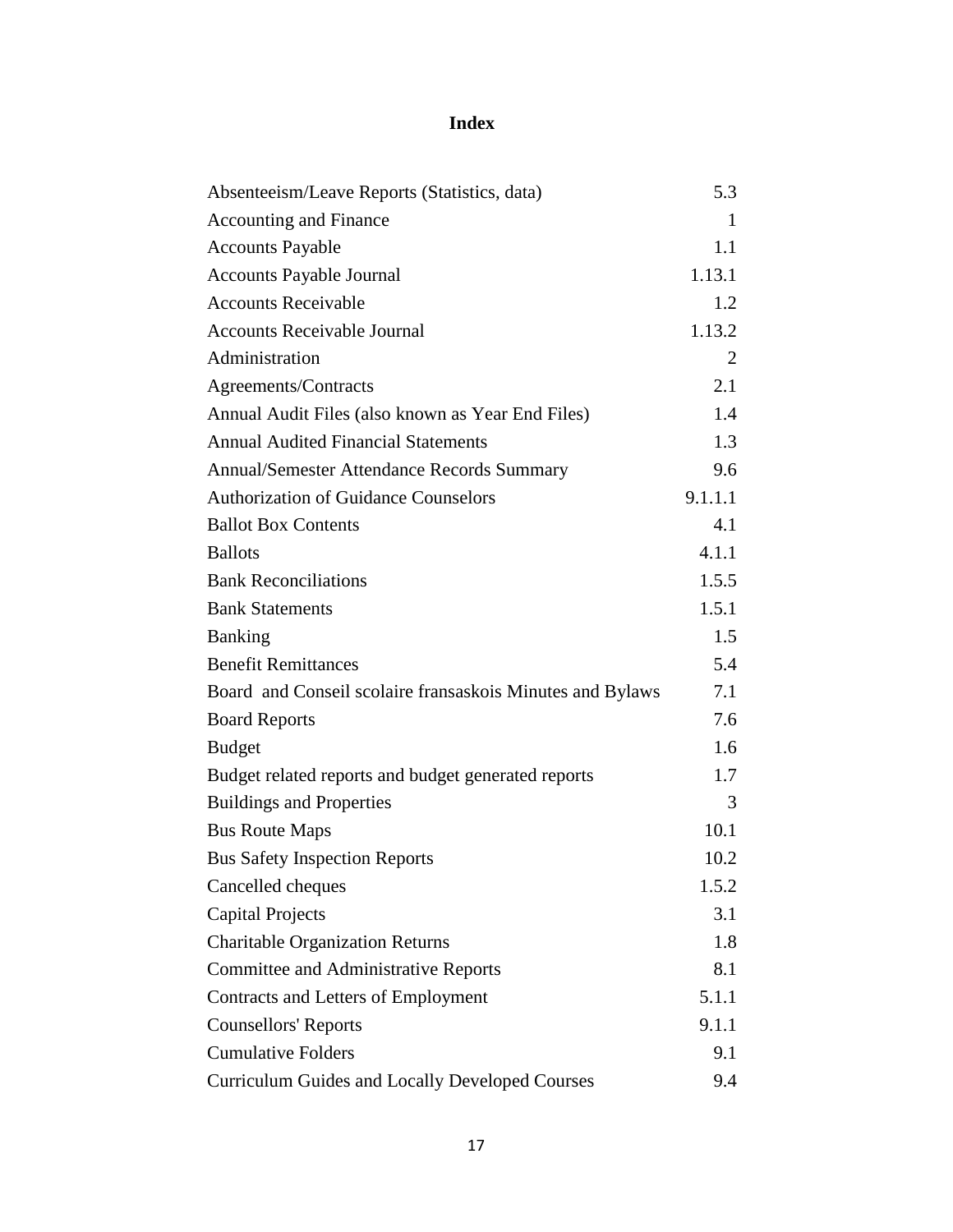| <b>Custody Documents</b>                      | 9.3            |
|-----------------------------------------------|----------------|
| Debentures and Loans                          | 1.9            |
| Declaration of Agent/Friend/Interpreter       | 4.1.2          |
| <b>Declaration of Polls</b>                   | 4.1.3          |
| Deposits                                      | 1.5.3          |
| Deputy Returning Officer Statement of Results | 4.1.4          |
| <b>Driver Records</b>                         | 10.3           |
| <b>Education Psychologists' Reports</b>       | 9.1.2          |
| Educator Profiles (formerly Form 42)          | 5.5            |
| Elections                                     | $\overline{4}$ |
| <b>Election Records Disposal Affidavit</b>    | 4.2            |
| <b>Employee Files</b>                         | 5.1            |
| <b>Employee Time Sheets</b>                   | 5.6            |
| <b>Extra Curricular Activities Schedules</b>  | 9.7            |
| <b>Facility Management Reports</b>            | 3.2            |
| <b>Field Trip Requests</b>                    | 9.10           |
| <b>Final Exams</b>                            | 9.9            |
| <b>Financial Reports</b>                      | 1.10           |
| <b>General Journal</b>                        | 1.13.3         |
| General Ledger                                | 1.13.4         |
| Goods and Services Tax Returns                | 1.11           |
| <b>Human Resources</b>                        | 5              |
| <b>Information Systems Development</b>        | 2.3            |
| <b>Information Systems Operations</b>         | 2.2            |
| <b>Insurance Policy</b>                       | 2.4            |
| <b>Inventory Journal</b>                      | 1.13.6         |
| Investments                                   | 1.12           |
| <b>Land Titles Documents and Records</b>      | 3.3            |
| Leave Requests and Approvals                  | 5.2            |
| Ledgers/Journals                              | 1.13           |
| Legal                                         | 6              |
| Liability                                     | 2.4.1          |
| <b>Licenses and Permits</b>                   | 3.4            |
| List of School Community Councils             | 2.5            |
| Litigation Files (including claims)           | 6.1            |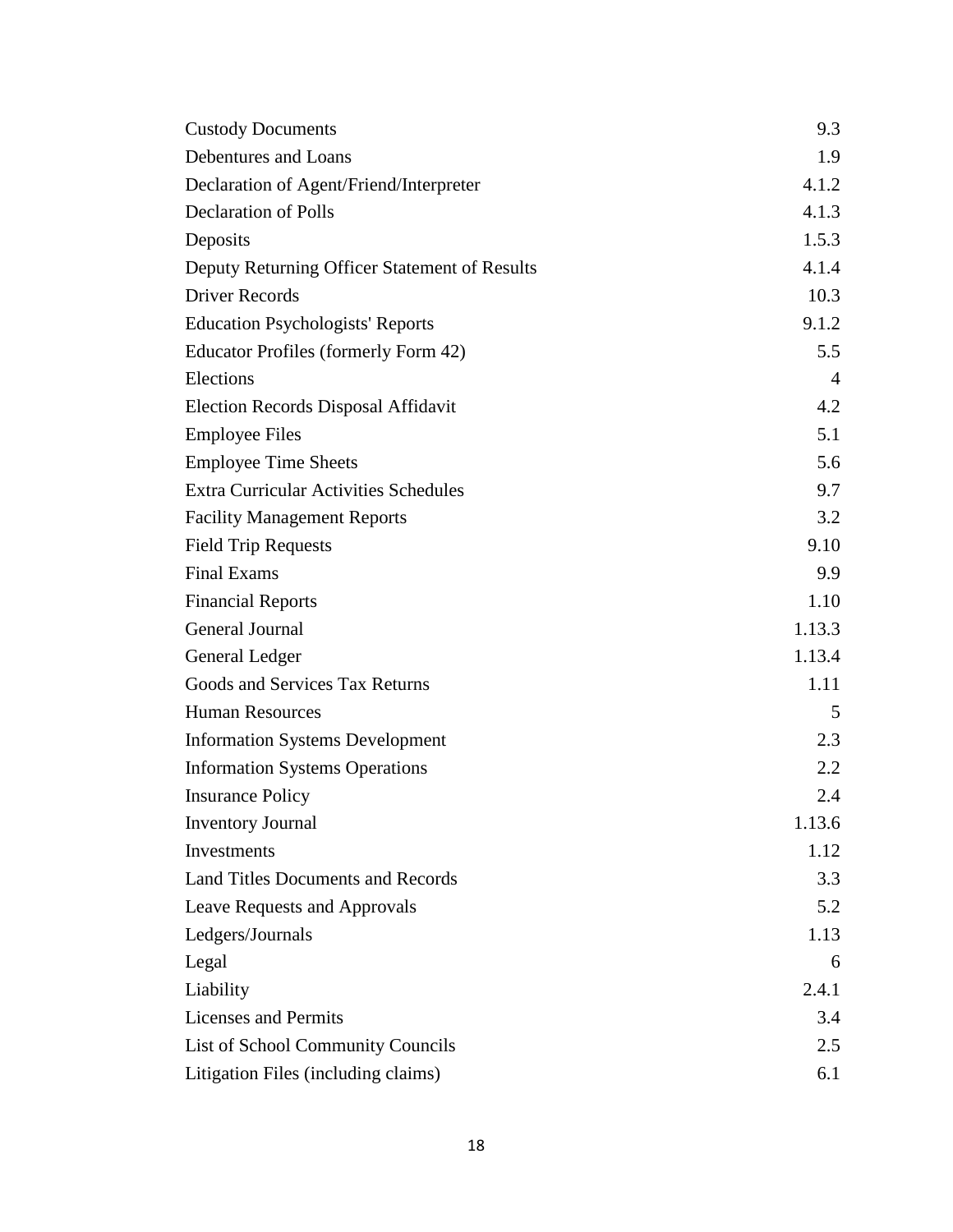| <b>Local Board Minutes</b>                                        | 7.4     |
|-------------------------------------------------------------------|---------|
| <b>Locally Developed Courses</b>                                  | 9.4     |
| Minister's Orders                                                 | 6.2     |
| Minutes, Bylaws and Policies                                      | $\tau$  |
| Nominations and Receipts                                          | 4.3     |
| Oaths of Office                                                   | 4.4     |
| Occupational Health and Safety Documents                          | 8.2     |
| OH&S, WCB, SGI, LTD                                               | 5.13.2  |
| Other election material deemed to be public                       | 4.8     |
| <b>Parent Lists</b>                                               | 9.5     |
| Payroll Electronic Transmission File                              | 5.7     |
| <b>Payroll Input Forms</b>                                        | 5.8     |
| Payroll Journal/Register                                          | 1.13.5  |
| Pension Remittance Statements, STRP, TSC Remittances              | 5.9     |
| Performance Evaluations/Letters                                   | 5.1.3   |
| Photographs                                                       | 2.6     |
| <b>Policy Manuals</b>                                             | 7.5     |
| Poll Books                                                        | 4.1.5   |
| Poll by poll Election Results                                     | 4.6     |
| Poll Maps                                                         | 4.5     |
| Principals' Monthly Report                                        | 5.10    |
| Property                                                          | 2.4.2   |
| Prospective Employees' Resumes and Applications                   | 5.11    |
| Records and Files of the Director of Education and Senior Staff   | 2.7     |
| Records and Files of Teachers and other staff                     | 2.8     |
| <b>Records Disposal Documentation</b>                             | 2.9     |
| Records Management                                                | 2.10    |
| Records of Employment                                             | 5.12    |
| Records of Experience                                             | 5.1.2   |
| Records of Pupils' Final Marks by Grade for 10 - 12               | 9.1.3.2 |
| Records of Pupils' Final Marks by Grade for K - 9                 | 9.1.3.1 |
| Records Related to Termination and Establishment of Bank Accounts | 1.5.4   |
| <b>Reports and Statistics</b>                                     | 8       |
| <b>Requisitions/Purchase Orders</b>                               | 1.14    |
| Returning Officer's Summary of Results                            | 4.7     |
| <b>Sale Agreements</b>                                            | 3.6     |